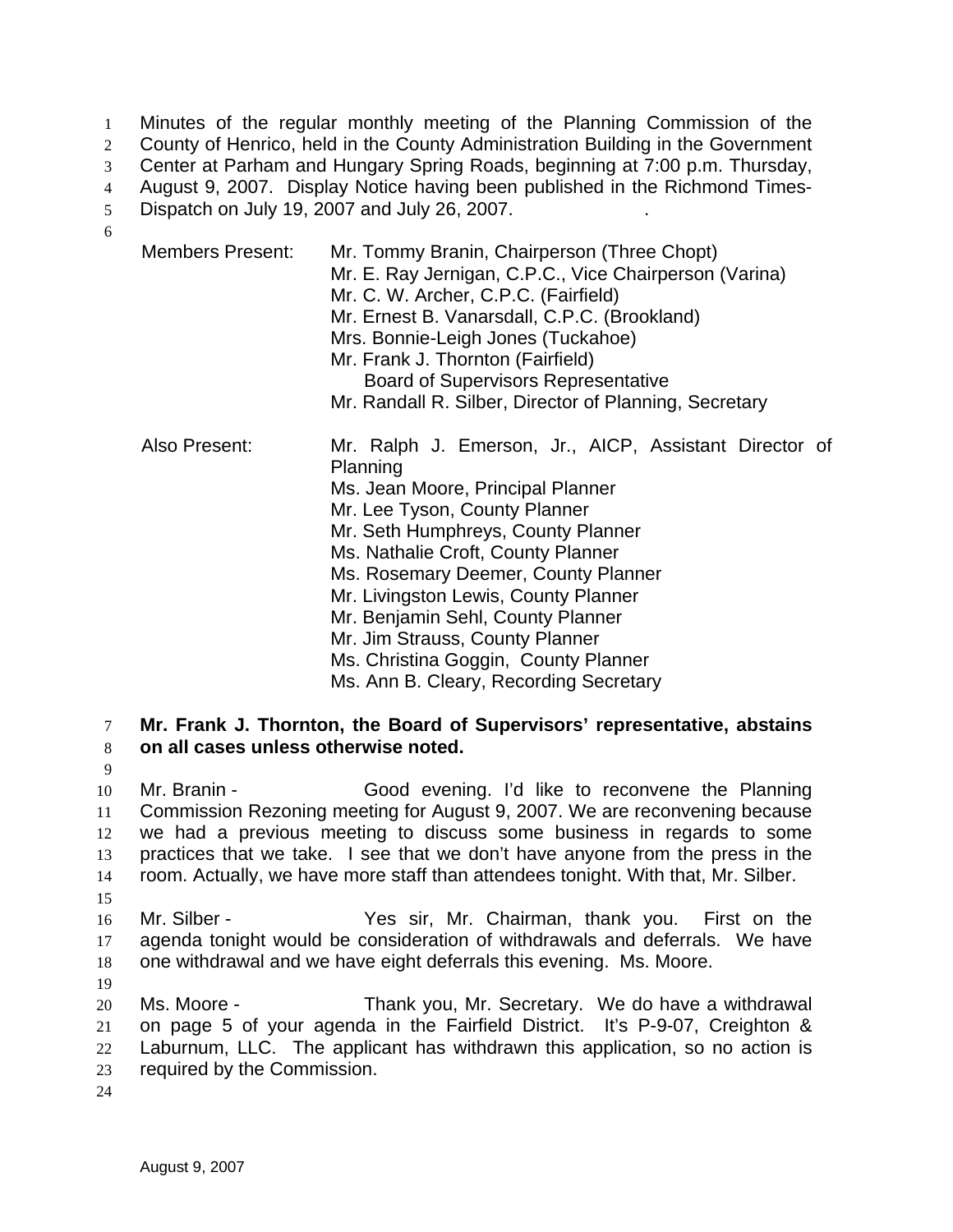## *Deferred from the June 14, 2007 Meeting.*

**P-9-07 Caroline L. Nadal for Creighton & Laburnum LLC**: Request for a Provisional Use Permit under Sections 24-58.2(a), 24-120 and 24- 122.1 of Chapter 24 of the County Code in order to operate a 24-hour convenience store with gas pumps, on Parcel 808-730-6309, and part of Parcels 808-730-4825, -6227, and 807-730-9116 located at the northwest intersection of N. Laburnum Avenue and Creighton Road. The existing zoning is M-1C Light Industrial District (Conditional) and B-2C Business District (Conditional). The site is subject to pending rezoning case C-29C-07. The Land Use Plan recommends Office/Service. The site is in the Airport Safety Overlay District.

Ms. Moore - Okay. Moving on to deferrals. On page 2 of your agenda in the Three Chopt District, we have C-7C-07, Farmer Properties, Inc. The deferral is requested to the December 6, 2007 meeting.

## *Deferred from the June 14, 2007 Meeting.*

**C-7C-07 Andrew M. Condlin for Farmer Properties, Inc.**: Request to conditionally rezone from A-1 Agricultural District to RTHC Residential Townhouse District (Conditional), Parcel 747-773-6860, containing 5.204 acres, located on the southeast line of Twin Hickory Road, approximately 800 feet northeast of Nuckols Road. The applicant proposes a residential townhouse development with a maximum of 28 units. The RTH District allows a maximum density of 9 units per acre. The use will be controlled by zoning ordinance regulations and proffered conditions. The Land Use Plan recommends Urban Residential, 3.4 to 6.8 net units per acre.

Mr. Branin - Is anyone in opposition to the deferral of C-7C-07, Andrew M. Condlin for Farmer Properties, Inc.? No one? Then I would like to move that C-7C-07, Andrew M. Condlin for Farmer Properties, Inc., be deferred to the December meeting per the applicant's request.

Mr. Jernigan - Second.

Mr. Branin - Motion made by Mr. Branin, seconded by Mr. Jernigan. All in favor say aye. All opposed say no. The ayes have it, the motion carries.

At the request of the applicant, the Planning Commission deferred C-7C-07, Andrew M. Condlin for Farmer Properties, Inc to its meeting on December 6, 2007.

Ms. Moore - Next is C-40C-07, Boushra and Edna Hanna. The deferral is requested to the September 13, 2007 meeting.

**C-40C-07 Courtenay Fisher for Boushra and Edna Hanna**: Request to conditionally rezone from A-1 Agricultural District to R-2AC One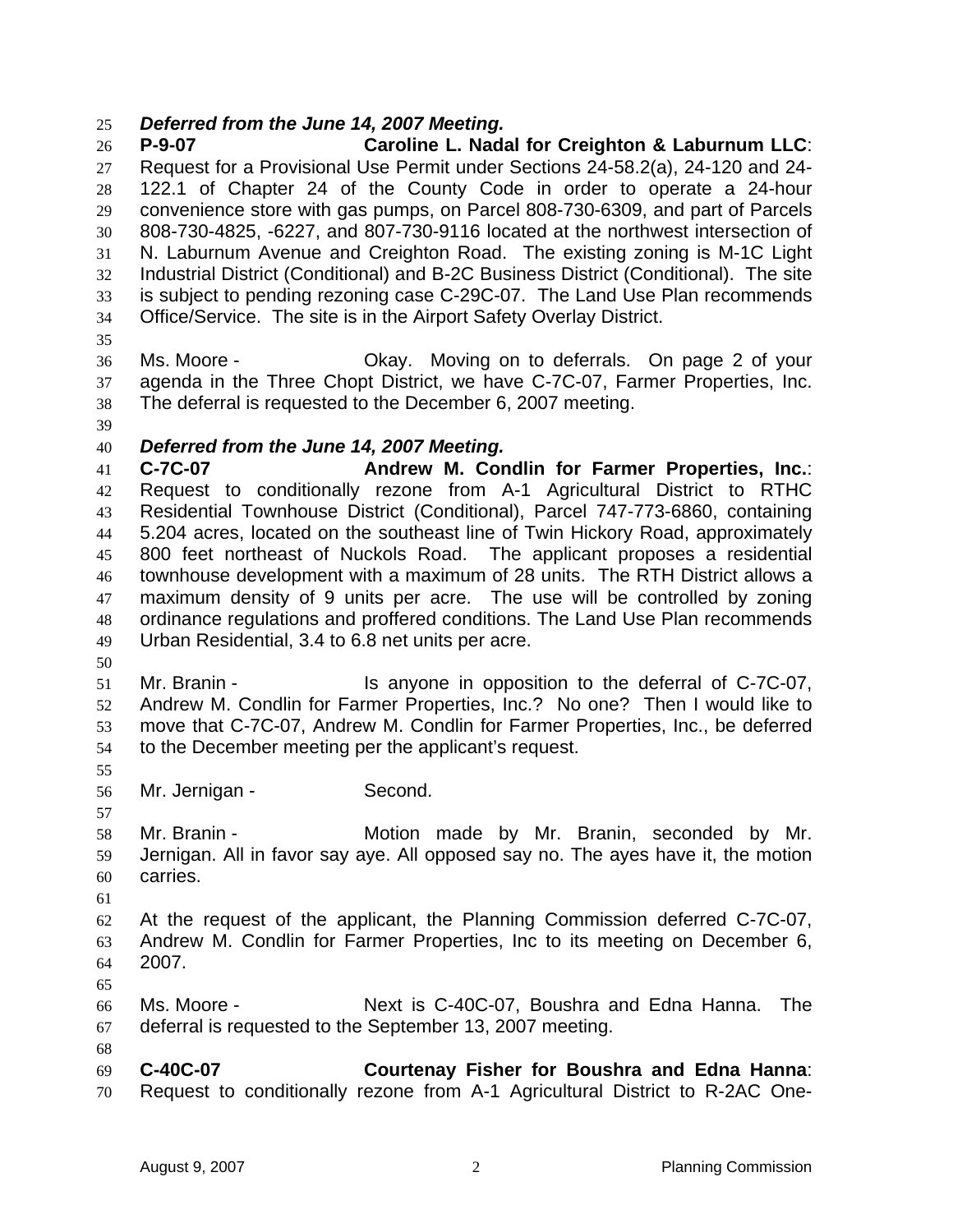Family Residence District (Conditional), Parcel 742-773-4344, containing 10.252 acres, located on the northeast line of Hames Lane approximately 1,550 feet north of its intersection with Shady Grove Road. The applicant proposes a single-family residential development not to exceed a density of 2.0 units per acre. The R-2A District allows a minimum lot size of 13,500 square feet and a maximum gross density of 3.23 units per acre. The use will be controlled by zoning ordinance regulations and proffered conditions. The Land Use Plan recommends Rural Residential, not exceeding 1.0 unit per acre, and Environmental Protection Area.

Mr. Branin - Is anyone in opposition to the deferral of C-40C-07, Courtenay Fisher for Boushra and Edna Hanna? No one? Then I'd like to move that C-40C-07, Courtenay Fisher for Boushra and Edna Hanna, be deferred to the September 13, 2007 meeting per the applicant's request.

Mrs. Jones - Second.

 88 Mr. Branin - **Motion made by Mr. Branin, seconded by Mrs. Jones.** All in favor say aye. All opposed say no. The ayes have it, the motion carries.

At the request of the applicant, the Planning Commission deferred C-40C-07, Courtenay Fisher for Boushra and Edna Hanna to its meeting on September 17, 2007.

Ms. Moore - In the Brookland District on page 3 of your agenda is case C-64C-06, Wistar Creek, LLC. The deferral is requested to the September 13, 2007 meeting.

## *Deferred from the June 14, 2007 Meeting.*

**C-64C-06 Jennifer D. Mullen for Wistar Creek, LLC**: Request to conditionally rezone from R-3 One-Family Residence District to RTHC Residential Townhouse District (Conditional), Parcels 767-750-8298, 767-751- 8651, 768-750-0490, 768-751-0638, 768-751-2435, 768-751-4119, and 768-751- 1362 containing 24.46 acres, located on the south line of Wistar Road approximately 142 feet west of Walkenhut Drive. The applicant proposes a residential townhouse development with a maximum of 100 dwelling units, an equivalent density of 4.08 units per acre. The maximum density allowed in the RTH District is 9 units per acre. The use will be controlled by zoning ordinance regulations and proffered conditions. The Land Use Plan recommends Suburban Residential 2, 2.4 to 3.4 units net density per acre, and Office.

Mr. Branin - Is anyone in opposition to the deferral of C-64C-06, Jennifer D. Mullen for Wistar Creek, LLC? No one?

115 Mr. Vanarsdall - I move that C-64C-06, Jennifer D. Mullen for Wistar Creek, LLC, be deferred at the applicant's request to September 13, 2007.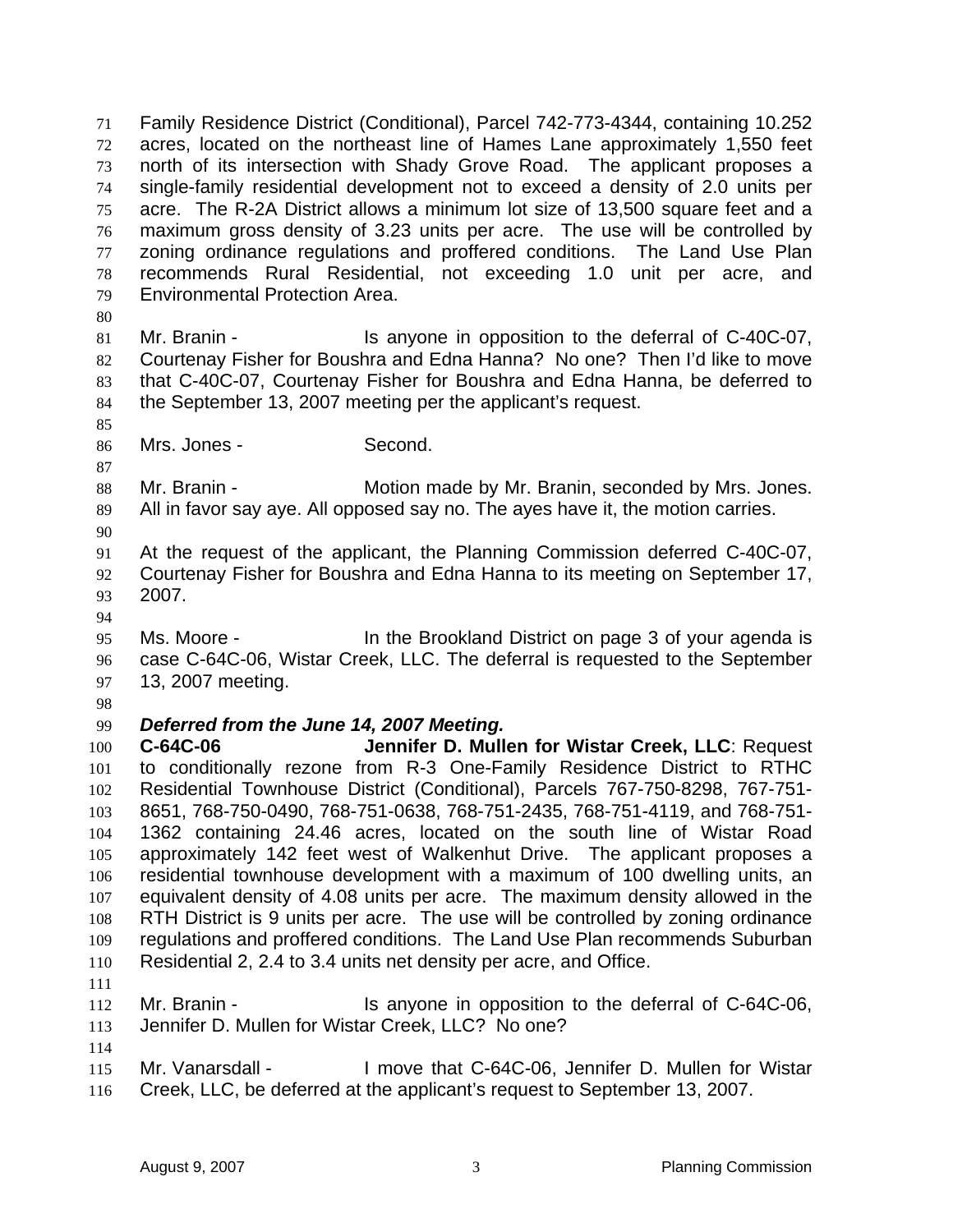Mrs. Jones - Second. Mr. Branin - Motion made by Mr. Vanarsdall, seconded by Mrs. Jones. All in favor say aye. All opposed say no. The ayes have it, the motion carries. At the request of the applicant, the Planning Commission deferred C-64C-06, Jennifer D. Mullen for Wistar Creek, LLC to its meeting on September 13, 2007. Ms. Moore - On page 4 of your agenda, case C-10C-07, Pied Venture, LLC. The deferral is requested to the October 11, 2007 meeting. *Deferred from the June 14, 2007 Meeting.*  **C-10C-07 David Johannas for Pied Venture LLC:** Request to conditionally rezone from B-2 Business District to R-6C General Residence District (Conditional), Parcel 772-737-7160, containing 2.874 acres, located between the north line of Fitzhugh Avenue and the south line of Markel Street, approximately 236 feet southeast of Byrd Avenue. The applicant proposes residential condominiums. The R-6 District allows a maximum gross density of 19.8 units per acre. The use will be controlled by zoning ordinance regulations and proffered conditions. The Land Use Plan recommends Office and Environmental Protection Area. The site is located within the Enterprise Zone. Mr. Branin - Is anyone in opposition to deferral of C-10C-07, David Johannas for Pied Venture, LLC? No one? Mr. Archer - Second. Mr. Vanarsdall - I move C-10C-07, David Johannas for Pied Venture, LLC, be deferred at the applicant's request to October 11, 2007. Mr. Branin - Motion made by Mr. Vanarsdall, seconded by Mr. Archer. All in favor say aye. All opposed say no. The ayes have it, the motion carries. At the request of the applicant, the Planning Commission deferred C-10C-07, David Johannas for Pied Venture, LLC to its meeting on October 11, 2007. Ms. Moore - In the Varina District, also on page 4 of your agenda, is P-8-07, Richmond 20 MHZ, LLC. Deferral is requested to September 13, 2007 meeting. *Deferred from the July 12. 2007 Meeting.*  **P-8-07 Gloria L. Freye for Richmond 20 MHZ LLC**: Request for a Provisional Use Permit under Sections 24-95(a), 24-120 and 24- 122.1 of Chapter 24 of the County Code in order to construct a 157' high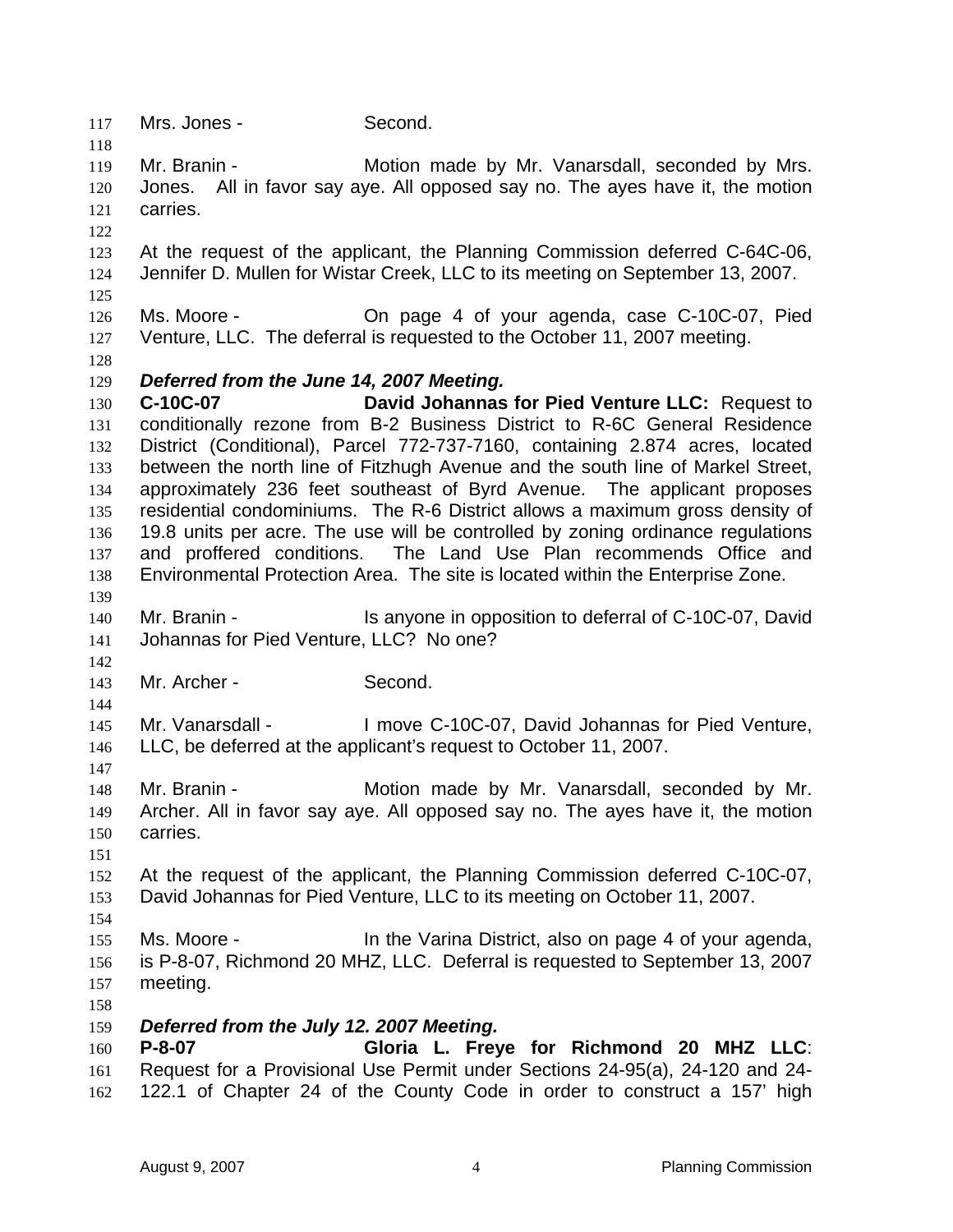telecommunications tower on part of Parcel 829-712-4591, located on the west line of Beulah Road approximately 195' north of Treva Road. The existing zoning is R-3 One Family Residence District. The Land Use Plan recommends OS/R Open Space Recreation. 168 Mr. Branin - Is anyone in opposition to the deferral of P-8-07, Gloria L. Frye for Richmond 20 MHZ, LLC? No one? Mr. Jernigan - Mr. Chairman, with that, I'll move for deferral of case P-8-07, Gloria L. Frye for Richmond 20 MHZ, LLC, to September 13, 2007, by request of the applicant. 175 Mr. Vanarsdall - Second. Mr. Branin - Motion made by Mr. Jernigan, seconded by Mr. Vanarsdall. All in favor say aye. All opposed say no. The ayes have it, the motion carries. At the request of the applicant, the Planning Commission deferred P-8-07, Gloria L. Frye for Richmond 20 MHZ, LLC to its meeting on September 13, 2007. Ms. Moore - On page 5 of your agenda, in the Fairfield District, is case C-28C-07, Tetra Investment Group 14, LLC. The deferral is requested to 186 the October 11, 2007 meeting. *Deferred from the June 14, 2007 Meeting.*  **C-28C-07 Tetra Investment Group 14 LLC:** Request to conditionally rezone from R-6 General Residence District and B-3C Business District (Conditional) to O-1C Office District (Conditional), Parcel 784-746-3173, containing 1.182 acres, located on the north line of Brook Run Drive (private) at Cliffbrook Lane, approximately 830 feet west of Brook Road (U. S. Route 1). The applicant proposes an office building. The use will be controlled by zoning ordinance regulations and proffered conditions. The Land Use Plan recommends Commercial Concentration. Mr. Branin - Is anyone in opposition to the deferral of C-28C-07, Tetra Investment Group 14, LLC? No one? Mr. Archer - Mr. Chairman, I move for deferral of C-28C-07, Tetra Investment Group 14, LLC to the October 11, 2007 meeting at the applicant's request. Mr. Jernigan - Second.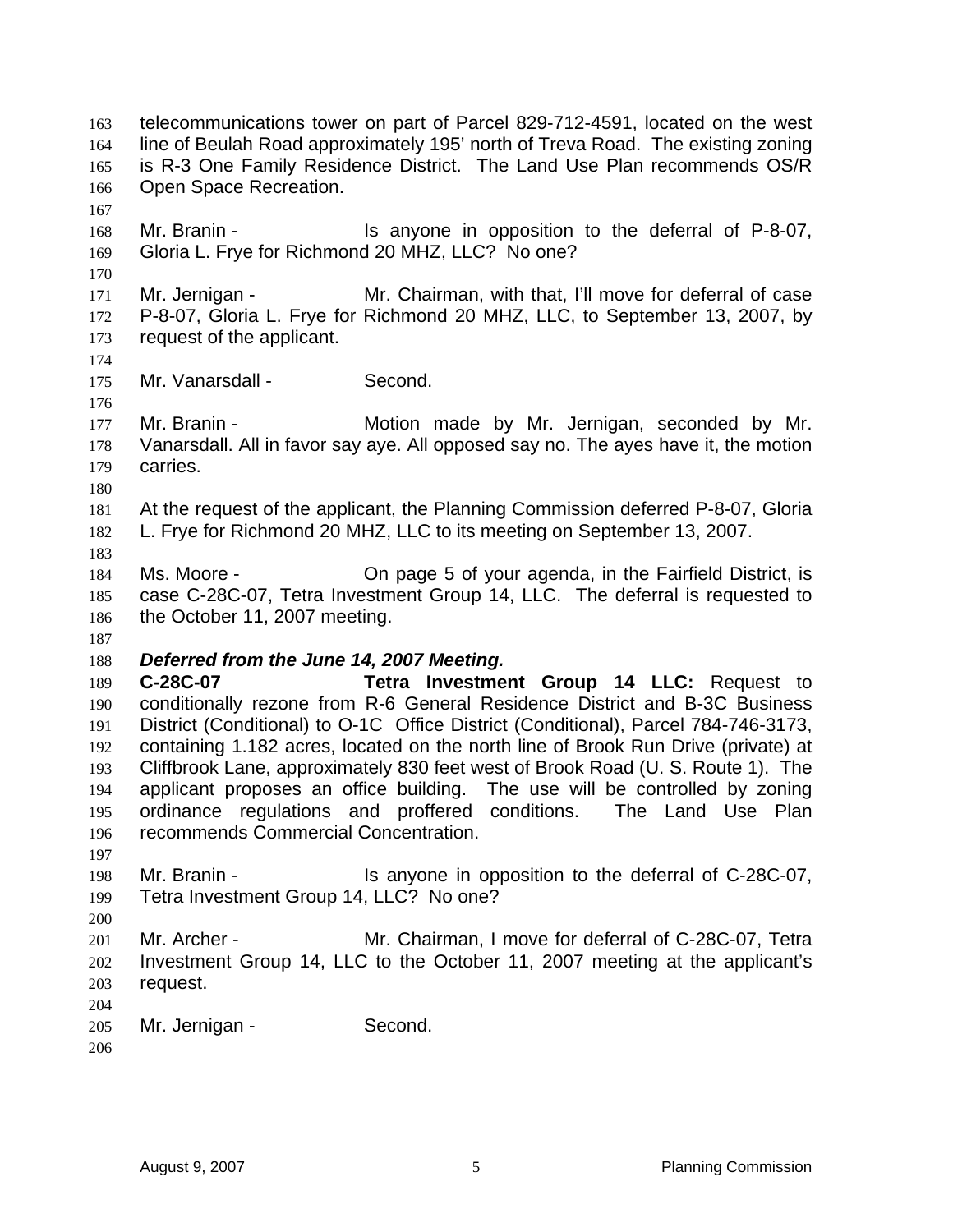Mr. Branin - Motion made by Mr. Archer, seconded by Mr. Jernigan. All in favor say aye. All opposed say no. The ayes have it, the motion carries.

At the request of the applicant, the Planning Commission deferred C-28C-07, Tetra Investment Group 14, LLC to its meeting on October 11, 2007.

214 Ms. Moore - Also on page 5 is case C-29C-07, Creighton & Laburnum LLC. The deferral is requested to the September 13, 2007 meeting.

## *Deferred from the June 14, 2007 Meeting.*

**C-29C-07 Caroline L. Nadal for Creighton & Laburnum LLC**: Request to conditionally rezone from A-1 Agricultural District, B-2C Business District (Conditional) and M-1C Light Industrial District (Conditional) to B-2C Business District (Conditional) and M-1C Light Industrial District (Conditional), Parcels 807-730-9116, 808-730-6309, -4825, -3946, -3162, -2377 and -6227, containing approximately 27.04 acres (B-2C 7.37 ac; M-1C 19.67 ac), located on the northwest intersection of N. Laburnum Avenue and Creighton Road. The applicant proposes retail and office/service uses. The uses will be controlled by zoning ordinance regulations and proffered conditions. The Land Use Plan recommends Office/Service, Suburban Residential 1, 1.0 to 2.4 units net density per acre, and Environmental Protection Area. The site is in the Airport Safety Overlay District.

Mr. Branin - Is anyone in opposition to the deferral of C-29C-07, Caroline L. Nadal for Creighton & Laburnum LLC? No one?

 Mr. Archer - Mr. Chairman, I move for deferral of C-29C-07, Caroline L. Nadal for Creighton & Laburnum LLC to the September 13, 2007 meeting per the applicant's request.

Mr. Jernigan - Second.

Mr. Branin - Motion made by Mr. Archer, seconded by Mr. Jernigan. All in favor say aye. All opposed say no. The ayes have it, the motion carries.

At the request of the applicant, the Planning Commission deferred C-29C-07, Caroline L. Nadal for Creighton & Laburnum LLC to its meeting on September 13, 2007.

Ms. Moore - Also on page 5 of your agenda is C-39C-07. The applicant is Herbert S. King. The deferral is requested to the October 11, 2007 meeting.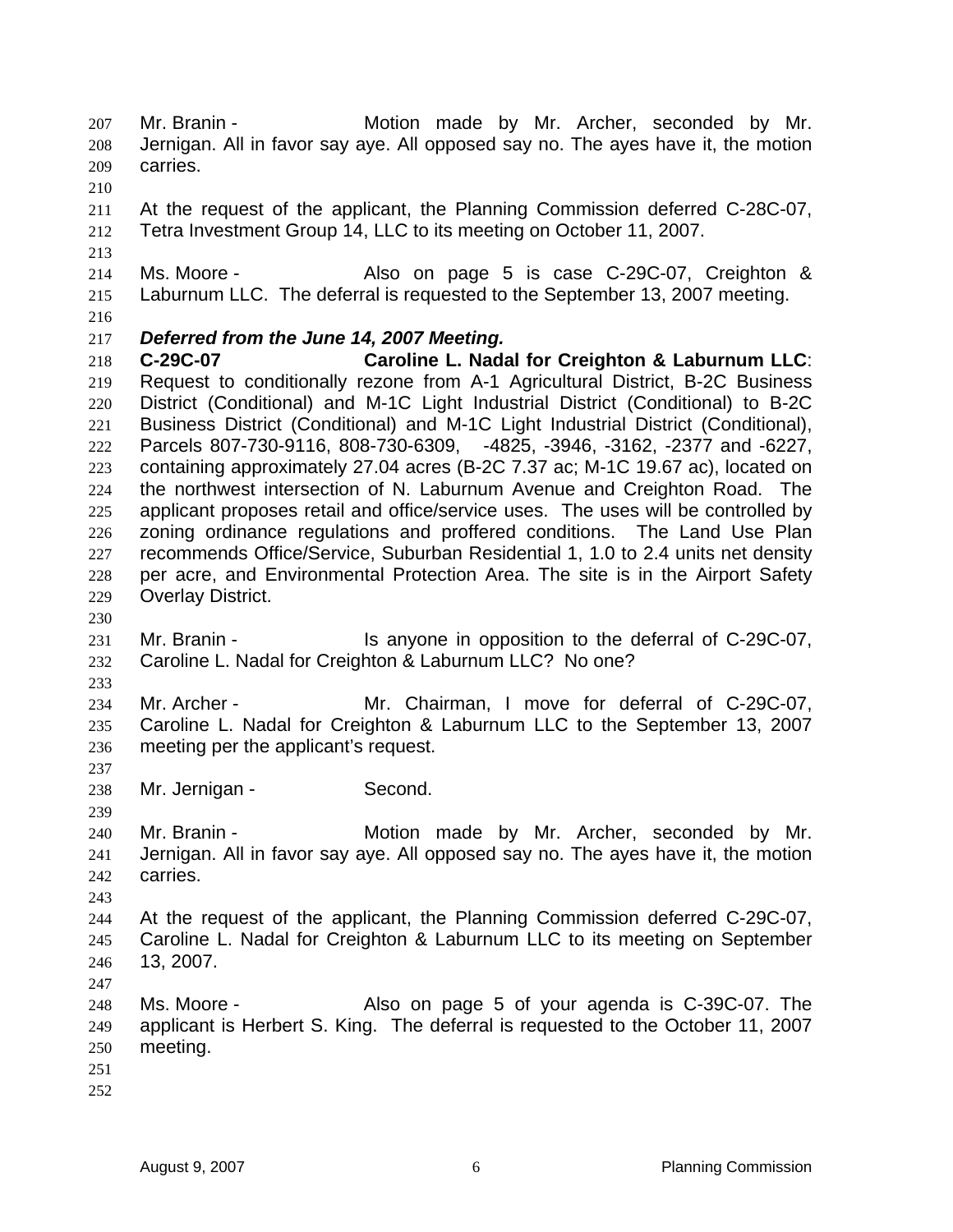### *Deferred from the July 12, 2007 Meeting.*

**C-39C-07 James Theobald for Herbert S. King**: Request to conditionally rezone from R-2A and R-4 One-Family Residence Districts and O-2C Office District (Conditional) to R-6C General Residence District (Conditional), part of Parcel 808-733-2903, containing approximately 18.23 acres, located on the south line of Harvie Road approximately 1,150 feet east of Laburnum Avenue. The applicant proposes an age-restricted multi-family residential community with a maximum of two hundred ninety (290) units. The R-6 District allows a maximum gross density of 19.80 units per acre. The uses will be controlled by zoning ordinance regulations and proffered conditions. The Land Use Plan recommends Suburban Residential 1, 1.0 to 2.4 units net density per acre, and Office. The site is in the Airport Safety Overlay District Mr. Branin - Is anyone in opposition to the deferral of C-39C-07, James Theobald for Herbert S. King? No one. Mr. Hermann - [Off mike.] I'd like to ask why do they want to defer it? Ms. Moore - For this case, there are still some outstanding issues that we've had and the applicant has requested deferral to work those out. Our understanding, if the applicant is here, that they're considering even a different application, possibly, for this. We just don't know. 276 Mr. Hermann - **[Off mike.] Deferred till when?**  Ms. Moore - Until October 11, 2007. Mr. Branin - Now sir, you're not in opposition to the deferral, you were just wondering why? Mr. Hermann - [Off mike.] I'd rather it go on tonight. 285 Mr. Branin - Well, that's the applicant's choice. 287 Mr. Hermann - [Off mike. Unintelligible.] Mr. Branin - Okay. All right. Do you want to have Ben get this gentleman's name so we can keep in touch with him? Mr. Silber - I think that would be a good idea. Mr. Branin - Sir, can you come up to the podium and state your name so I have it for public record? And I'm going to ask staff to keep you abreast of what's going on with it.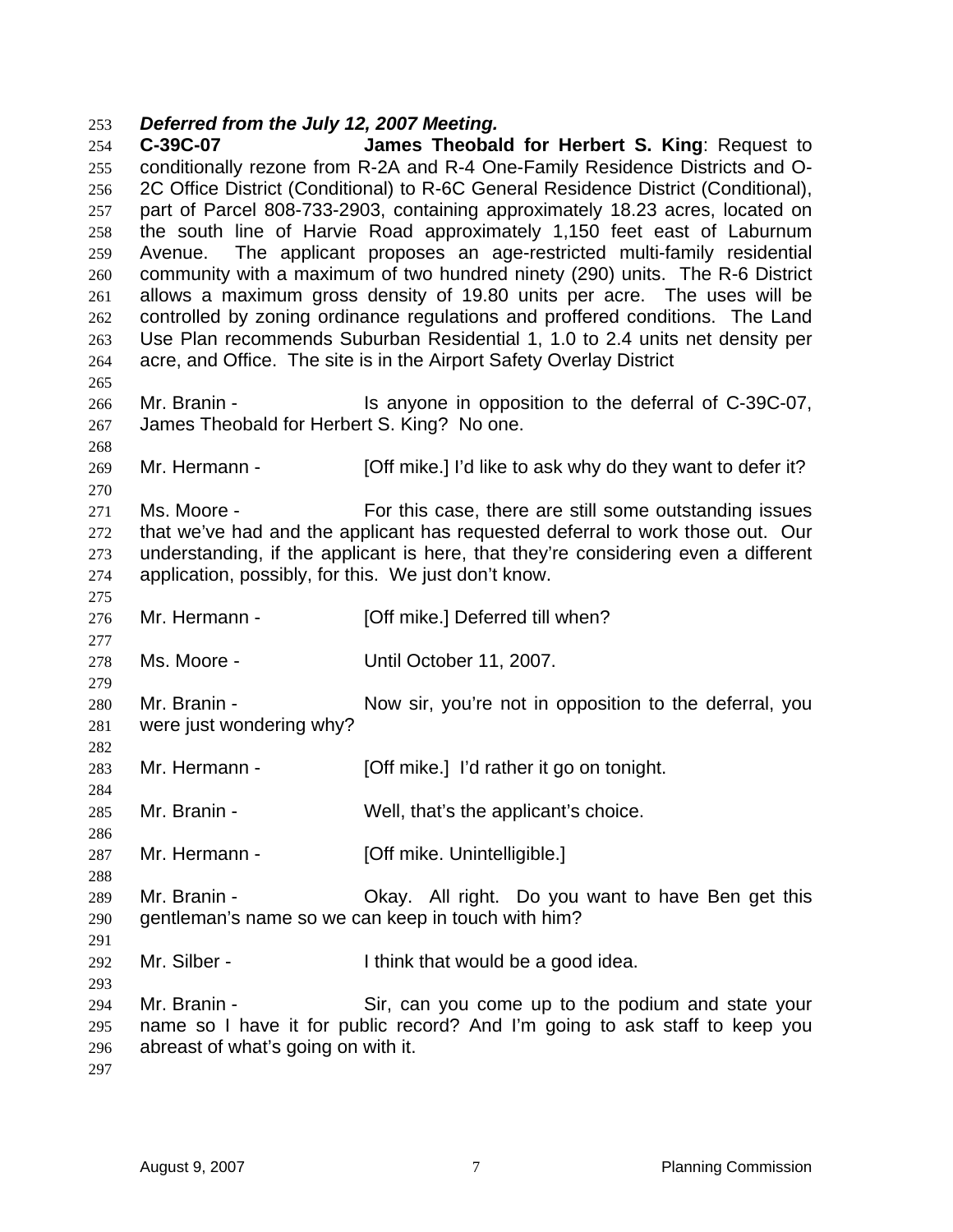Mr. Silber - Ms. Nadal, are you handling this case, by any chance? Ms. Nadal - I'm not [unintelligible]. Mr. Silber - Okay. Why don't you also take down the gentleman's name and communicate back with him; and staff can also obtain his name. Mr. Archer - Okay. You ready for my motion? Mr. Branin - I still would like to get the gentleman's name so we can get it to staff. Mr. Jernigan - Do you want him to come to the podium? Mr. Branin - I would so it's a public record. Mr. Silber - Sir, if you'd just give us your name and address, and perhaps a phone number, then we will try to keep you informed on what happens on this case. Mr. Hermann - My name is John Hermann. I live and have 22 acres across Harvie from this zoning. I've lived there all my life and I want to oppose the zoning. Mr. Branin - Okay, sir. Now, I'm not going to ask you to state your phone number for public record; that's not necessary, but if you could give it to staff so they can keep in touch. 327 Mr. Hermann - All right. Is that all? Mr. Branin - Yes sir. I just want to make sure that you get involved with the case now. If, by chance, the applicant does do something further next time and defers it, we can notify you so you don't have to come. Mr. Hermann - I'd appreciate that. Mr. Branin - Yes sir. Mr. Hermann - Thank you. Mr. Branin - Yes sir. Mr. Archer? Mr. Archer - Mr. Chairman, I move for deferral of C-39C-07, James Theobald for Herbert S. King, to the October 11, 2007 meeting at the applicant's request.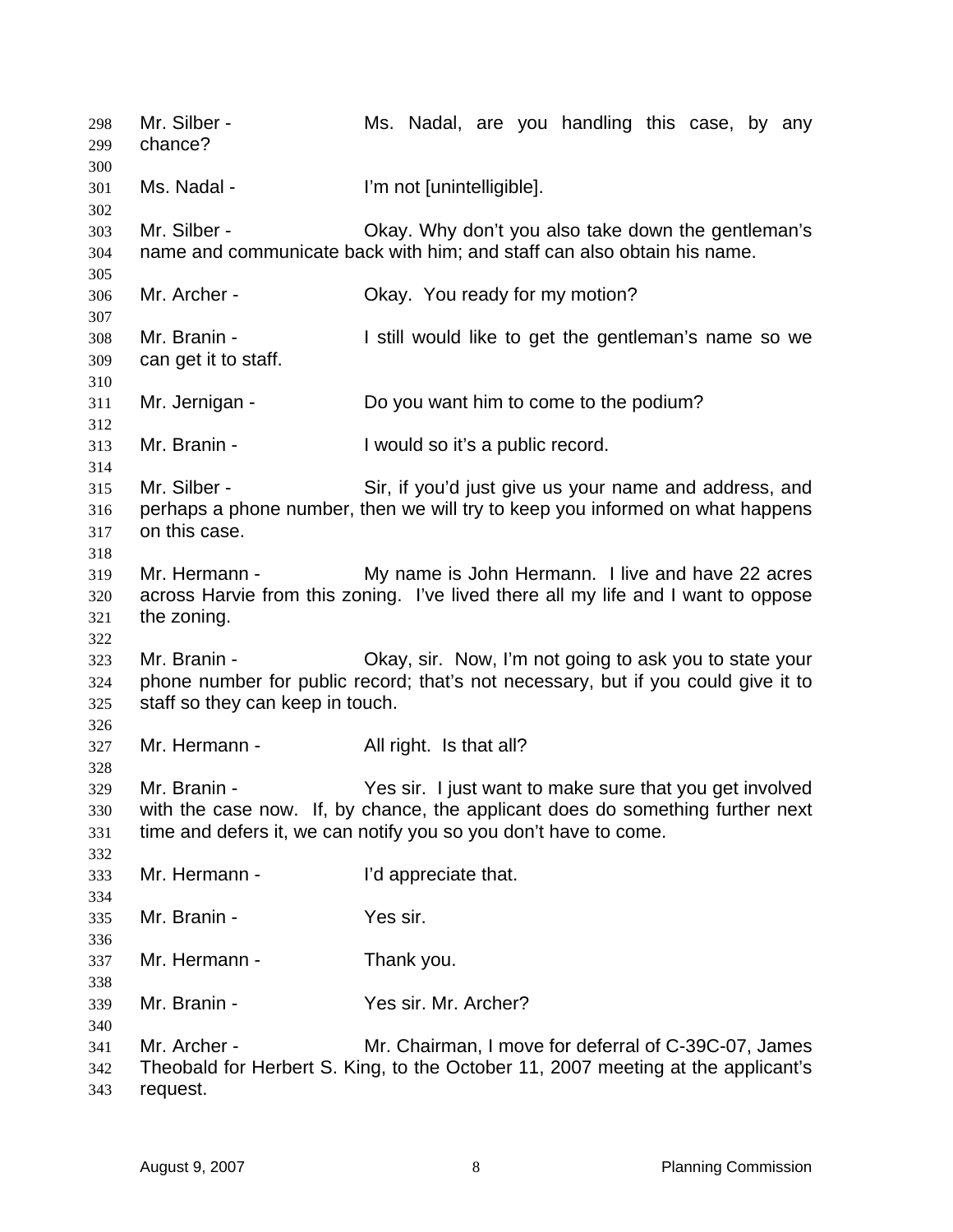Mrs. Jones - Second.

Mr. Branin - Motion made by Mr. Archer, seconded by Mrs. Jones. All in favor say aye. All opposed say no. The ayes have it, the motion carries.

 At the request of the applicant, the Planning Commission deferred C-39C-07, James Theobald for Herbert S. King to its meeting on October 11, 2007.

 Ms. Moore - Mr. Chairman, that's all that we have from the applicants for deferrals.

355 Mr. Branin - Are there any cases that Commissions would like to defer other than mine? No? Okay.

**C-43C-07 Gibson Wright for John W. Gibbs, Jr.**: Request to conditionally rezone from R-2AC One-Family Residence District (Conditional) to R-3C One-Family Residence District (Conditional), Part of Parcel 739-774-4564, containing approximately 6.77 acres, located on the southeast line of Nuckols Road at its intersection with Lower Wyndham Court. The applicant proposes a single-family residential subdivision to construct 13 homes as part of the Grey Oaks development which has a proffered aggregate maximum density of 1.8 units per acre. The R-3 District allows a minimum lot size of 11,000 square feet and a maximum gross density of 3.96 units per acre. The use will be controlled by zoning ordinance regulations and proffered conditions. The Land Use Plan recommends Suburban Residential 1, 1.0 to 2.4 units net density per acre, and Environmental Protection Area. Is anyone in opposition to C-32C-07 being deferred?

Mr. Branin - Is anyone opposed to the deferral of C-43C-07, Gibson Wright for John W. Gibbs, Jr.? No one? Then I would like to move that C-43C-07, Gibson Wright for John W. Gibbs, Jr., be deferred to the September 13, 2007 meeting per Commission's request.

Mr. Vanarsdall - Second.

Mr. Branin - Motion made by Mr. Branin, seconded by Mr. Vanarsdall. All in favor say aye. All opposed say no. The ayes have it, the motion carries.

At the request of the Planning Commission, C-43C-07, Gibson Wright for John W. Gibbs, Jr., was deferred to September 13, 2007.

Mr. Silber - No other deferrals by members of the Commission? Okay. Next on the agenda would be consideration of those items placed on the expedited agenda. Cases that are somewhat minor in nature, have no outstanding issues known to the Commission, and for which staff doesn't have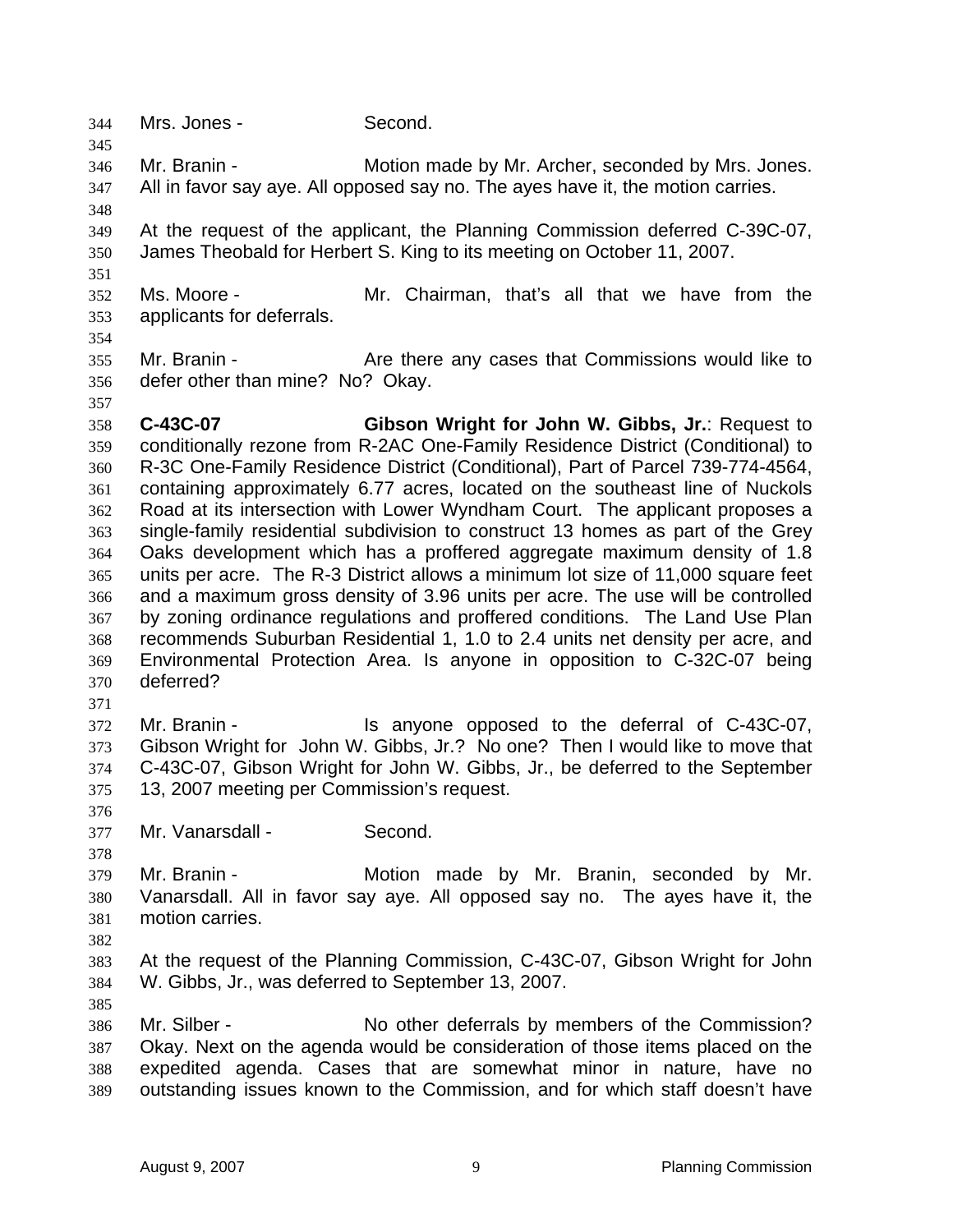any opposition to the request are placed on an agenda that can be heard without public presentation. If there is opposition to those found on the expedited agenda, they would be pulled off that agenda and heard in the order in which they're found on the full agenda. Tonight, we have two items that have been placed on the expedited agenda.

Ms. Moore - The first one is in the Varina District on page 1 of your agenda. It's SUB-47-07. The applicant is Robert T & Armendia M. Royster.

# **SUBDIVISION (Deferred from the July 25, 2007 Meeting)**

SUB-47-07 Prosperity Estates (July 2007 Plan) 4951 Darbytown Road **Engineering Design Associates for Robert T & Armendia M. Royster:** The 28.54-acre site proposed for a subdivision of 21 single-family homes is located on the south line of Darbytown Road, approximately 200 feet east of Gill Dale Road on parcel 839-688-6677. The zoning is A-1 Agricultural District. Individual well and septic tank/drainfield. **(Varina) 21 Lots** 

Mr. Branin - Is there anyone in opposition to SUB-47-07, Prosperity Estates (July 2007 Plan)? No one?

Mr. Jernigan - With that, Mr. Chairman, I will move for approval of SUB-47-07, Prosperity Estates (July 2007 Plan) with the standard conditions for subdivisions not served by public utilities and the following additional conditions #11 through #16.

Mr. Vanarsdall - Second.

Mr. Branin - Motion made by Mr. Jernigan, seconded by Mr. Vanarsdall. All in favor say aye. All opposed say no. The ayes have it, the motion carries.

Ms. Moore - The next is on page 3 of your agenda in the Three Chopt District. It is Provisional Use Permit P-13-07.

**P-13-07 Bruce Perretz for Maria Garcia – Lara**: Request for a Provisional Use Permit under Sections 24-58.2(d), 24-120, and 24-122.1 of Chapter 24 of the County Code to permit outdoor dining at the Mexico Restaurant located at the Promenade Shops, on part of Parcel 738-762-3715, located on the south line of West Broad Street (U. S. Route 250) approximately 200 feet west of Spring Oak Drive. The existing zoning is B-2C Business District (Conditional). The Land Use Plan recommends Mixed Use Development. The 426 site is in the West Broad Street Overlay District.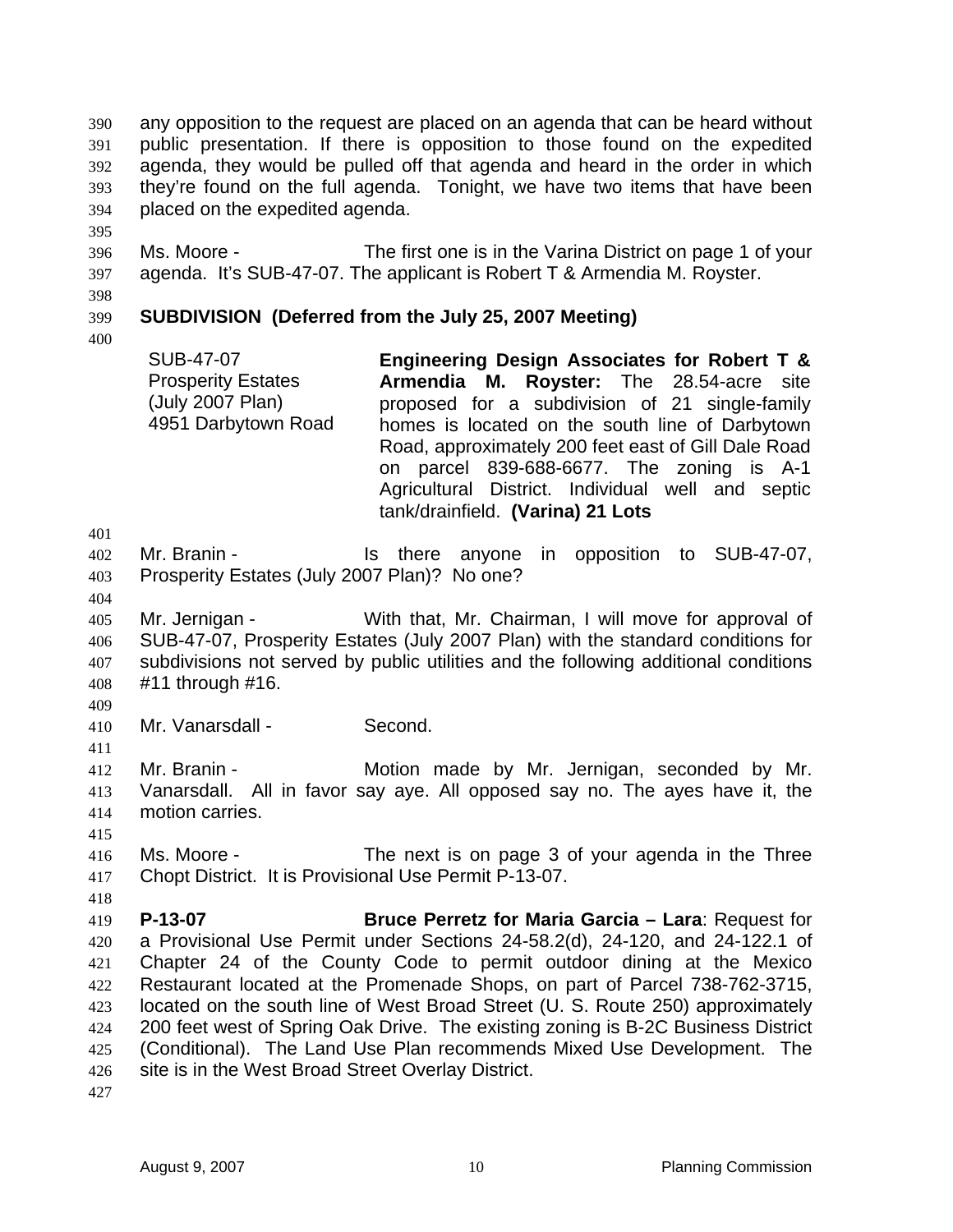Mr. Branin - Is anyone in opposition to P-13-07, No one. Then I would like to move that P-13-07, Bruce Perretz for Maria Garcia-Lara be placed on the expedited agenda and proceed forward to the Board of Supervisors.

Mr. Jernigan - Second.

Mr. Branin - Motion made by Mr. Branin, seconded by Mr. Jernigan. All in favor say aye. All opposed say no. The ayes have it, the motion carries.

**REASON:** Acting on a motion by Mr. Branin, seconded by Mr. Jernigan, the Planning Commission voted 5-0 (one abstention) to recommend the Board of Supervisors **grant** the request because it is reasonable in light of the surrounding uses and the conditions should minimize the potential impacts on surrounding land uses.

Ms. Moore - Thank you.

Mr. Silber - Okay. Moving on to the regular agenda.

### *Deferred from the July 12, 2007 Meeting.*

**C-32-07 R + R Property Development, L.C.**: Request to rezone from R-5C General Residence District (Conditional) to B-1 Business District, part of Parcel 738-761-6025, containing approximately 0.15 acre, located on the east line of Spring Oak Drive approximately 240 feet south of West Broad Street (U. S. Route 250). The applicant proposes a 30-foot easement for an access driveway to adjacent retail uses. The use will be controlled by zoning ordinance regulations. The Land Use Plan recommends Multi-Family Residential, 6.8 to 19.8 units net density per acre. The site is in the West Broad Street Overlay District.

Mr. Branin - Is anyone in opposition to C-32-07, R + R Property Development, L.C.? No one? Good evening, Mr. Sehl.

Mr. Sehl - Good evening, Mr. Chairman, members of the Commission. This request would rezone fifteen hundredths of an acre from R-5C to B-1. The purpose of this request is to provide a secondary connection to the proposed Retail Shops at Short Pump.

The proposed access drive would be 24 feet wide and would be contained within a 30-foot easement. The access drive would be located between the existing Madison at Spring Oak apartments and the Spring Oak retail development along Broad Street. The easement currently contains several ground-mounted utility boxes, which would be relocated.

An additional connection was strongly encouraged during the review of rezoning case C-11C-06. That rezoning restricted the use of the retail shops at Short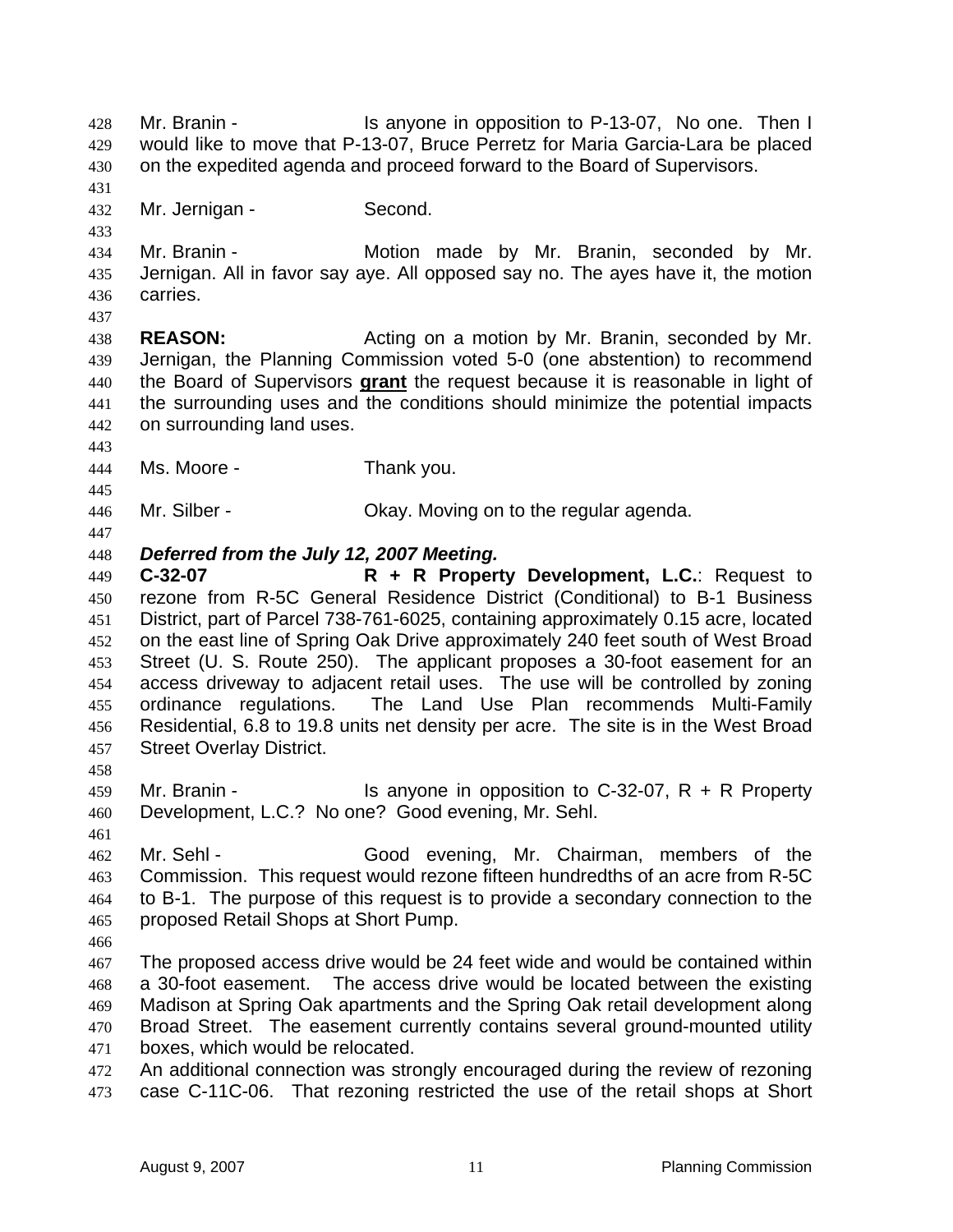Pump to B-1 uses, except for a furniture store, unless an additional connection was made. This connection, if provided, would allow additional B-2 uses to be provided in the Retail Shops at Short Pump.

Staff encourages this attempt at providing this additional connection for the Retail Shops at Short Pump, and additional review of drawings submitted by the applicant detailing the design of the proposed access has addressed the concerns that the Department of Public Works had previously raised and were identified in the staff report.

Public Works has indicated that their concerns regarding sight distance and centerline radii of the access drive have been addressed by the applicant's engineer; however, staff does note that joint approval of the entrance by Public Works and the Director of Planning would be required due to the entrance spacing along Spring Oak Drive. Public Works has indicated that this additional access point would be acceptable.

Staff believes the concerns noted in the staff report have been addressed, and recommends that this request be approved.

- I'd be happy to answer any questions you might have at this time.
- 

Mr. Branin - Does anyone have any questions for Mr. Sehl? None? Mr. Sehl, I appreciate all your work you've done on this. This has been a tough piece of land from the beginning and a challenge for both developer and the County to get it to the point that it is this evening. Does anybody have any questions before I make my motion? None? Then I move for approval of C-32- 07, R + R Property Development, L.C.

Mr. Jernigan - Second.

Mr. Branin - Motion made by Mr. Branin, seconded by Mr. Jernigan. All in favor say aye. All opposed say no. The ayes have it, the motion carries.

**REASON:** Acting on a motion by Mr. Branin, seconded by Mr. Jernigan, the Planning Commission voted 5-0 (one abstention) to recommend the Board of Supervisors **grant** the request because the proposed access drive would allow for a more orderly flow of traffic to adjacent developments and is not expected to adversely affect adjacent properties.

Mr. Silber - The next request is on page 4 of your agenda.

**C-42C-07 Doug Blum for Capital Region Airport Commission**: Request to conditionally rezone from M-1 Light Industrial District to M-2C General Industrial District (Conditional), Parcel 818-709-9610,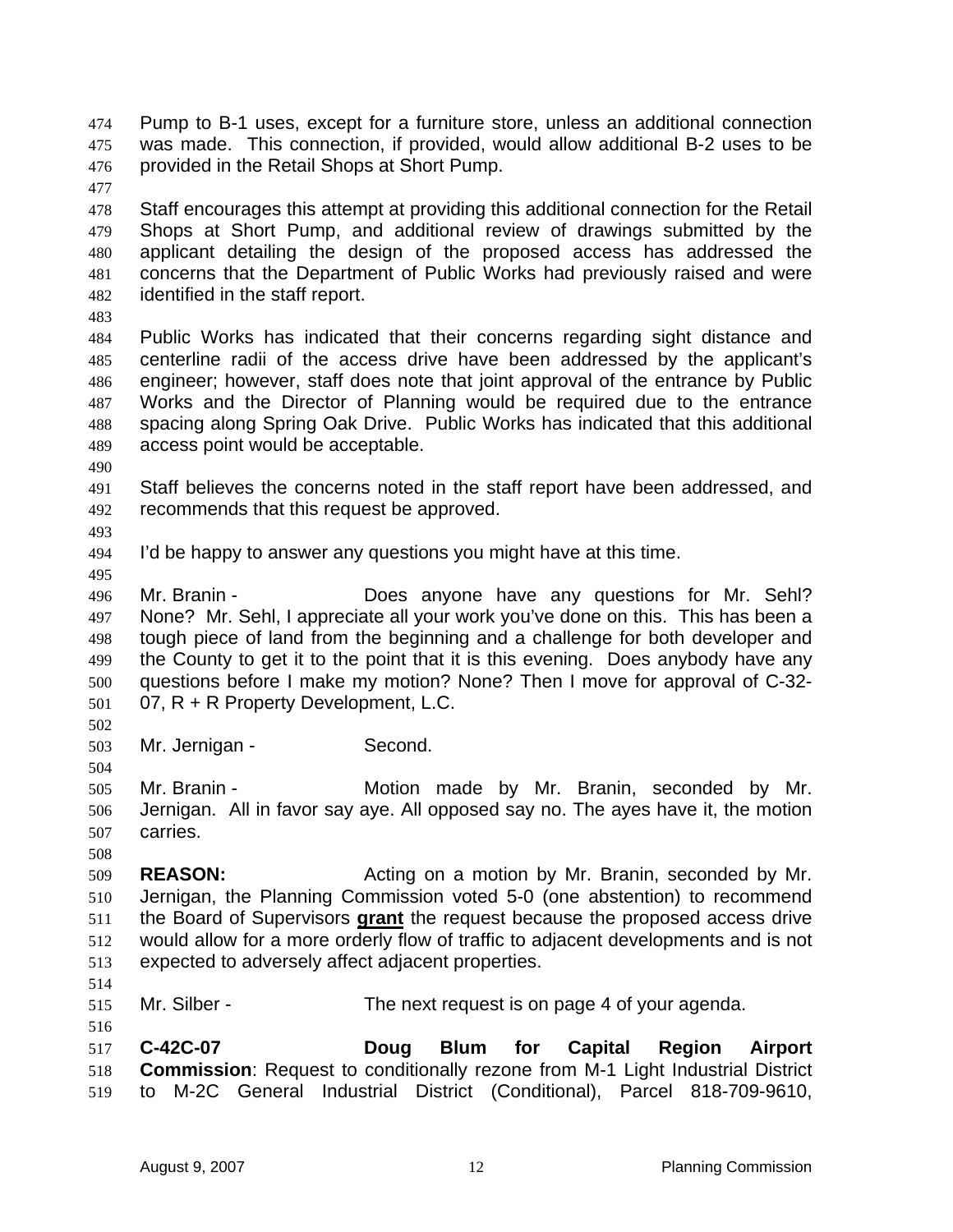containing approximately 9.0 acres, located on the west line of Lewis Road, approximately 1,100 feet north of Charles City Road. The applicant proposes above-ground storage of two 30,000-gallon Liquid Propane Gas (LPG) tanks. The use will be controlled by zoning ordinance regulations and proffered conditions. The Land Use Plan recommends Light Industry. The site is in the Airport Safety Overlay District.

- Mr. Branin Is anyone in opposition to C-42C-07 Doug Blum for Capital Region Airport Commission? No one? Mr. Sehl?
- 

Mr. Sehl - Thank you again, Mr. Chairman. This request would rezone approximately nine acres from M-1 to M-2C. The purpose of this request is to allow for above-ground storage of two 30,000-gallon liquid petroleum gas tanks.

- 
- The proposed tanks would be located at the southwest corner of the subject site, adjacent to the railroad spur line. The tanks are currently located a short distance away at the intersection of Norman Road and Airport Drive.
- 
- The 2010 Land Use Plan recommends Light Industrial uses for the subject property. While the proposed zoning is not entirely consistent with this designation, the applicant has submitted revised proffers, dated August  $2^{nd}$  and distributed to you this evening, limiting the uses on the site to those permitted in the M-1 district, except for allowing above-ground storage tanks as permitted in the M-2 district.
- 

Additionally, the applicant has proffered that no restaurants, hotels, or motels would be permitted on the site. This additional restriction on the property limits potentially incompatible uses from locating on the remainder of the site, which will still contain a large amount of developable area.

The applicant has also submitted proffers committing to a 15-foot buffer around the perimeter of the site, security lighting, and an 8-foot security fence around the proposed tanks.

Staff believes the revised proffers submitted by the applicant address the concerns noted in the staff report. While the proposed zoning is not entirely consistent with the 2010 Land Use Plan, staff believes that this request, as restricted by the applicant, could be compatible with adjacent uses. Staff supports this request and recommends it be approved.

I'd be happy to answer questions you might have and I believe the applicant's representative is available for questions as well.

- Mr. Branin Does anybody have any questions for Mr. Sehl?
- 

565 Mr. Jernigan - Ben, we're using chain link?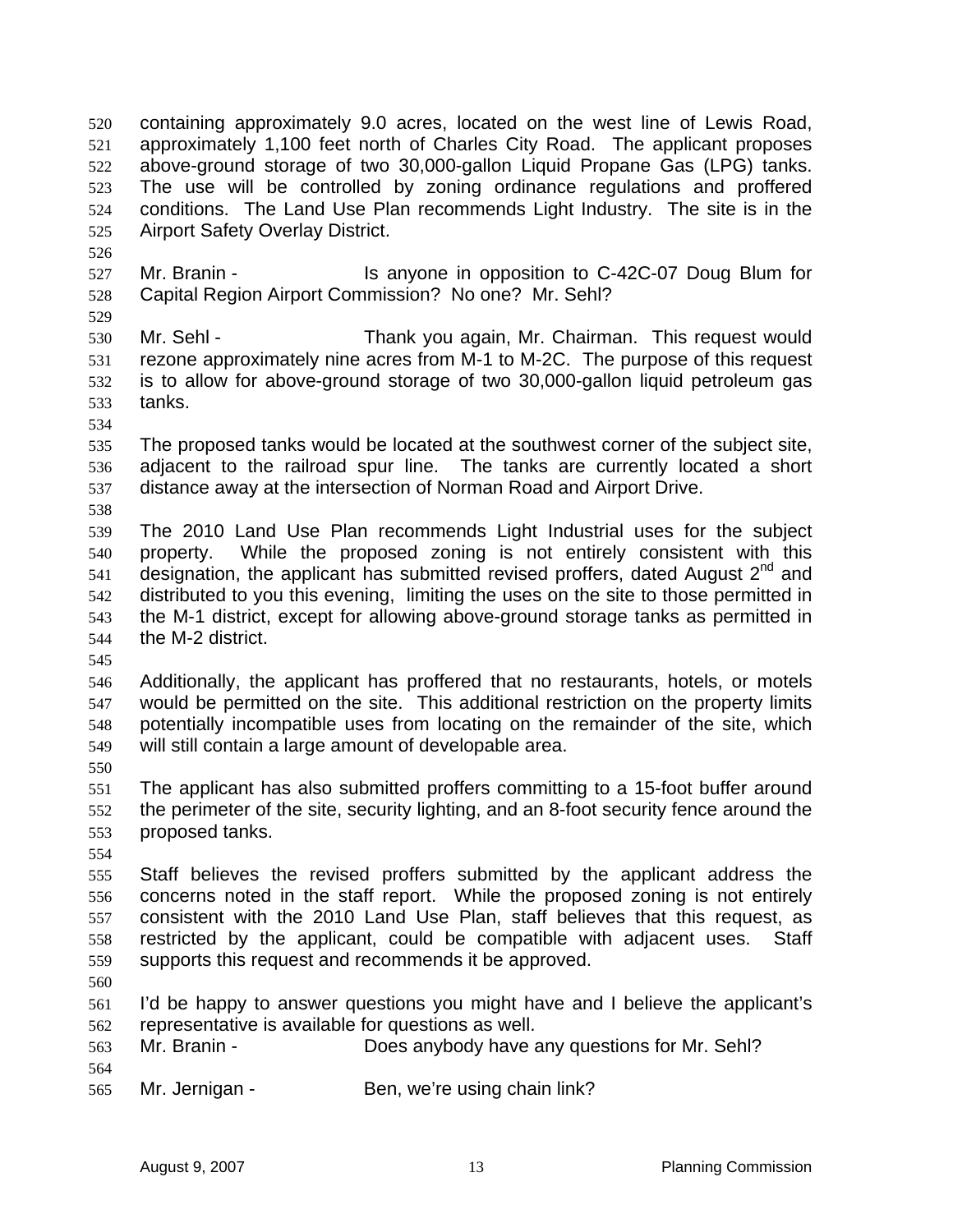Mr. Sehl - Yes sir. Mr. Jernigan - I noticed in this report that we received from police, they wanted a one-inch link. Mr. Sehl - They actually committed to 3/8-inch link, which was recommended further by the Department of Police. We had discussions about this as a very small link, but it's high security fencing, as my research has shown. Mr. Jernigan - What gauge is that, Mr. Sehl? Mr. Sehl - I think some of them are like two gauge. I had to draw it out just to get an idea of how tight that weave would be and it is very tight. I think it is to prevent people from being able to get a finger and toes into it to be able to climb the fence. Mr. Jernigan - Is the applicant here? Mr. Sehl - Yes. Mr. Branin - Would you like to hear from the applicant? Mr. Jernigan - I just want to say this to you. When we go on to fencing—and I know police also recommended three strands of barbed wire at the top—I would rather see that fence built instead of having barbed wire, have it when it comes up it bends back to the outside and that keeps people from coming over the top because they can't scale it. I had Swift Trucking do the same thing. Unfortunately, when they put their fence up, they put it to the inside rather than the inside and it was actually more of a landing zone when I rode down there and looked at it. But if you put it up with it bent on about a 45-degree angle—We really want to try to get rid of having the barbed wire. I think if we can do that with the fence, that will suffice. Mr. Sehl - The proffers did not commit to barbed wire; the police recommended that. I think staff was comfortable with the fence that was proffered by the applicant. Mr. Jernigan - For members of the Commission, actually, the tanks would probably be better underground, but the tanks are nine-feet tall and the water table is eight feet. We don't want to have them sitting in water. These tanks are above ground now, just at a different location. I believe the airport wants to use that property for a parking lot. Correct? Anyway. Okay, I'm ready to make a motion, Mr. Chairman. Mr. Branin - I'm ready to hear it.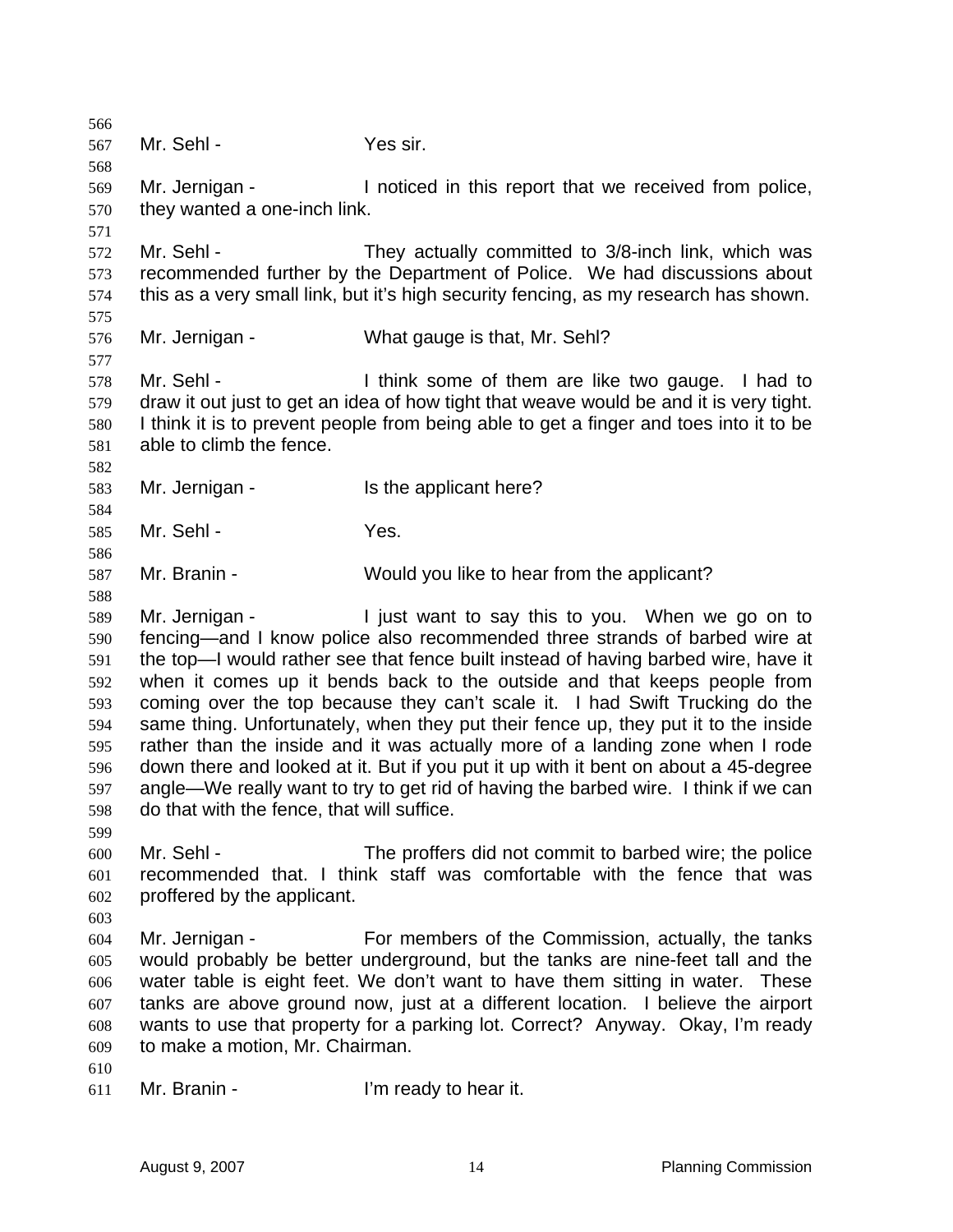Mr. Jernigan - With that, I will move case C-42C-07 Doug Blum for Capital Region Airport Commission for approval and send it to the Board of Supervisors for their approval. Mr. Vanarsdall - Second. Mr. Branin - Motion made by Mr. Jernigan, seconded by Mr. Vanarsdall. All in favor say aye. All opposed say no. The ayes have it, the motion carries. **REASON:** Acting on a motion by Mr. Jernigan, seconded by Mr. Vanarsdall, the Planning Commission voted 5-0 (one abstention) to recommend the Board of Supervisors **grant** the request because it is reasonable in light of the industrial zoning in the area and it is not expected to adversely affect the pattern of zoning or land use in the area. Mr. Silber - Next on your agenda is on page 4, C-35C-07. **C-35C-07 Courtenay Fisher for Dtown, LLC**: Request to conditionally rezone from R-4 One-Family Residence District to R-5AC General Residence District (Conditional), Parcel 806-711-6674 and part of Parcel 806- 710-8061, containing 3.563 acres, located at the eastern terminus of Oregon Avenue approximately 170 feet east of Randall Avenue. The applicant proposes a maximum of 13 single-family residential lots as an extension of East Pointe Commons. The R-5A District allows a minimum lot size of 5,625 square feet and a maximum gross density of 6 units per acre. The use will be controlled by zoning ordinance regulations and proffered conditions. The Land Use Plan recommends Suburban Residential 1, 1.0 to 2.4 units net density per acre. Mr. Branin - Is anyone in opposition to C-35C-07, Courtenay Fisher for Dtown, LLC? No one? How are you, Nathalie? Ms. Croft - I'm good, thank you. Good evening. This is a request to rezone approximately 3.6 acres to permit the construction of up to 13 single-family dwellings as an extension of the proposed East Pointe Commons neighborhood. The property is located at the eastern terminus of Oregon Avenue near Randall Avenue, and is currently zoned R-4. The Richland Heights and National Heights Addition subdivisions, also zoned R-4, are adjacent to the parcel. The 2010 Land Use Plan designates the site Suburban Residential 1, with a 654 recommended density range of  $1.0 - 2.4$  units per acre. The requested density is 3.6 units per acre.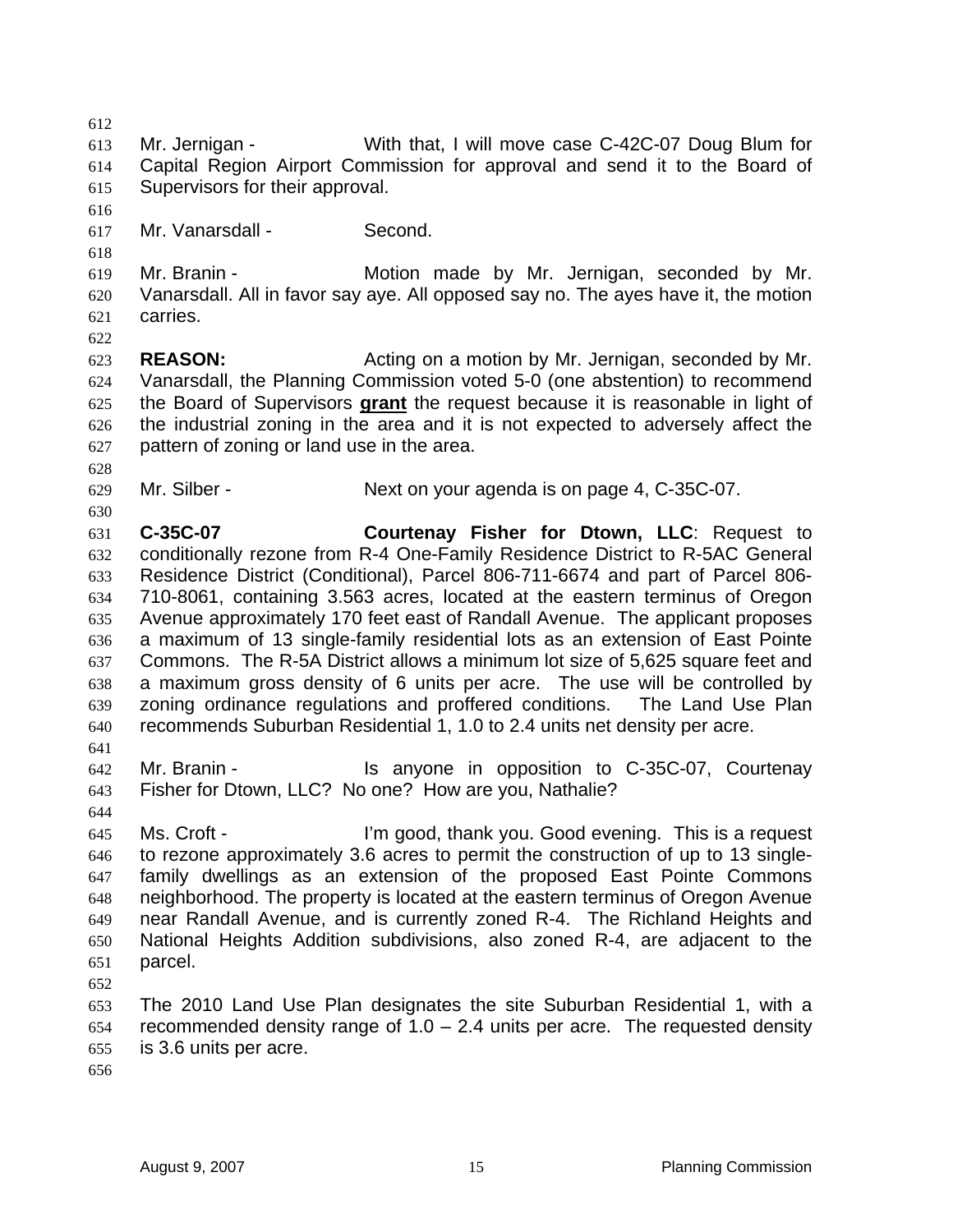The applicant has submitted revised proffers and conceptual plan that contain many assurances of quality development and are consistent with proffers accepted with the original rezoning case.

The applicant has proffered no more than 13 dwellings. The property is intended to be developed using traditional neighborhood design concepts. All homes would be constructed with front porches, and would be accessed via an alley running the perimeter of the property. In order to mitigate potential impacts from the alleys, the applicant has proffered that they will be restricted to vehicles weighing 10,000 pounds or less and a speed limit of 15 miles per hour. The applicant has also proffered a white vinyl fence with lattice top and a 4-foot planting strip around the perimeter of the property. No front-loading garages would be permitted, and there would be no curb cuts along the street frontages. 

Additionally, brick foundations would be provided, a 4-foot sidewalk would be provided on one side of all roads in the development, and access to Oregon Avenue would be limited to an emergency access only.

Homes would have a minimum floor area of 1700 square feet and no one-story homes would be permitted. The houses would be similar in design to these proffered renderings.

The proposed residential use is consistent with the 2010 Land Use Plan. While the proposed density is slightly higher than the Plan recommends, the traditional neighborhood design concepts would serve as a logical extension of the future East Pointe Commons development. The proffered conditions provide appropriate quality assurances not otherwise available and should also minimize any potential impacts to surrounding uses. For these reasons, staff supports this request.

The applicant is also here tonight and I'd be happy to answer any questions.

| 688 |                                                          |                                                    |
|-----|----------------------------------------------------------|----------------------------------------------------|
| 689 | Mr. Jernigan -                                           | Mr. Archer was discussing #12 with us.             |
| 690 |                                                          |                                                    |
| 691 | Ms. Croft -                                              | All right.                                         |
| 692 |                                                          |                                                    |
| 693 | Mr. Jernigan -                                           | On the curb and gutter. On the original case, they |
| 694 | had roll face. This is roll face not roll curb, correct? |                                                    |
| 695 |                                                          |                                                    |
| 696 | Ms. Croft -                                              | Yes sir. They have committed to roll face curb and |
| 697 | gutter.                                                  |                                                    |
|     |                                                          |                                                    |
| 698 |                                                          | The 36 inch.                                       |
| 699 | Mr. Jernigan -                                           |                                                    |
| 700 |                                                          |                                                    |
| 701 | Ms. Croft -                                              | Would you prefer that be specified as 36 inch?     |
| 702 |                                                          |                                                    |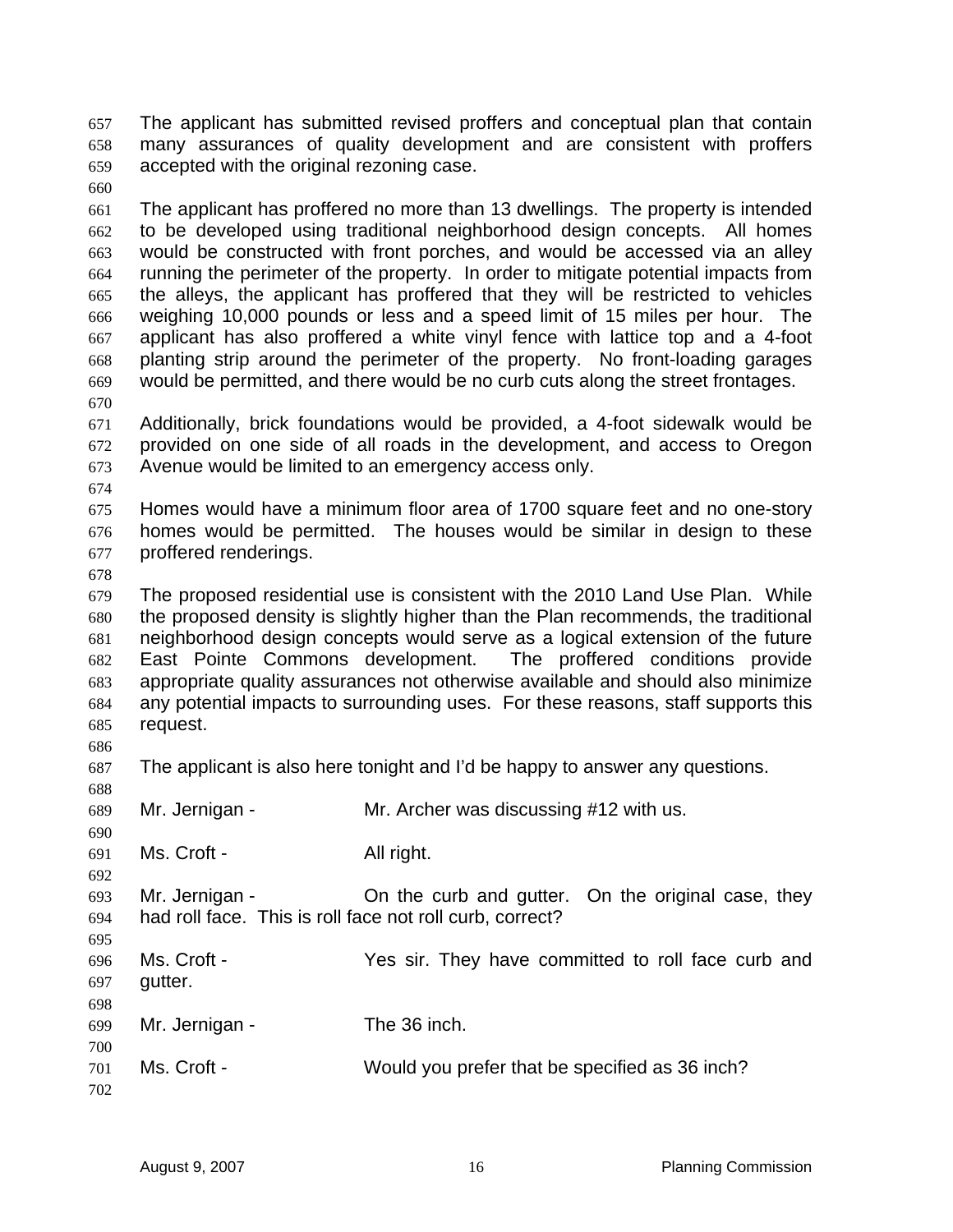Mr. Jernigan - Well, that's what roll face is now. Mr. Silber - The County standard now has gone from a 2-1/2 foot roll face to a 36-inch roll face, so they would be required to do the 3-foot roll face. Mr. Branin - So we don't have to specify or state that it's 36-inch. Mr. Jernigan - Some of it was roll curb and then the roll face got extended out six inches more, which gave you a little less than [unintelligible]. So now County standard is roll face not roll curb. Mr. Silber - The County standard is a three-foot section, so you can no longer do a 2-1/2 foot section no matter what it's called. It's a 36-inch section. It's more of a gradual bump than what was required before. Mr. Branin - It doesn't need to be specific roll 36-inch. 720 Mr. Jernigan - Not if it's code now. 722 Mr. Branin - Right. Ms. Croft - For clarification purposes, the original case was proffered that, "All roads on the property shall be constructed with curb and gutter, so long as the curb is a standard full-faced curb, or as otherwise approved 727 by the Planning Commission during POD." Mr. Branin - Okay, so full-faced curb. Ms. Croft - That's in the original rezoning case, yes sir. However, the Planning Commission may approve something different. Mr. Silber - The way that reads, that almost implies it would be a standard six-inch curb, the standard raised curb, 90-degree angled curb. 737 Mr. Jernigan - In the original case— Ms. Croft - Yes sir. 741 Mr. Jernigan - — — — — it says what now? Mr. Branin - Can you read it again? Ms. Croft - Sure. Mr. Jernigan - You said it said roll face?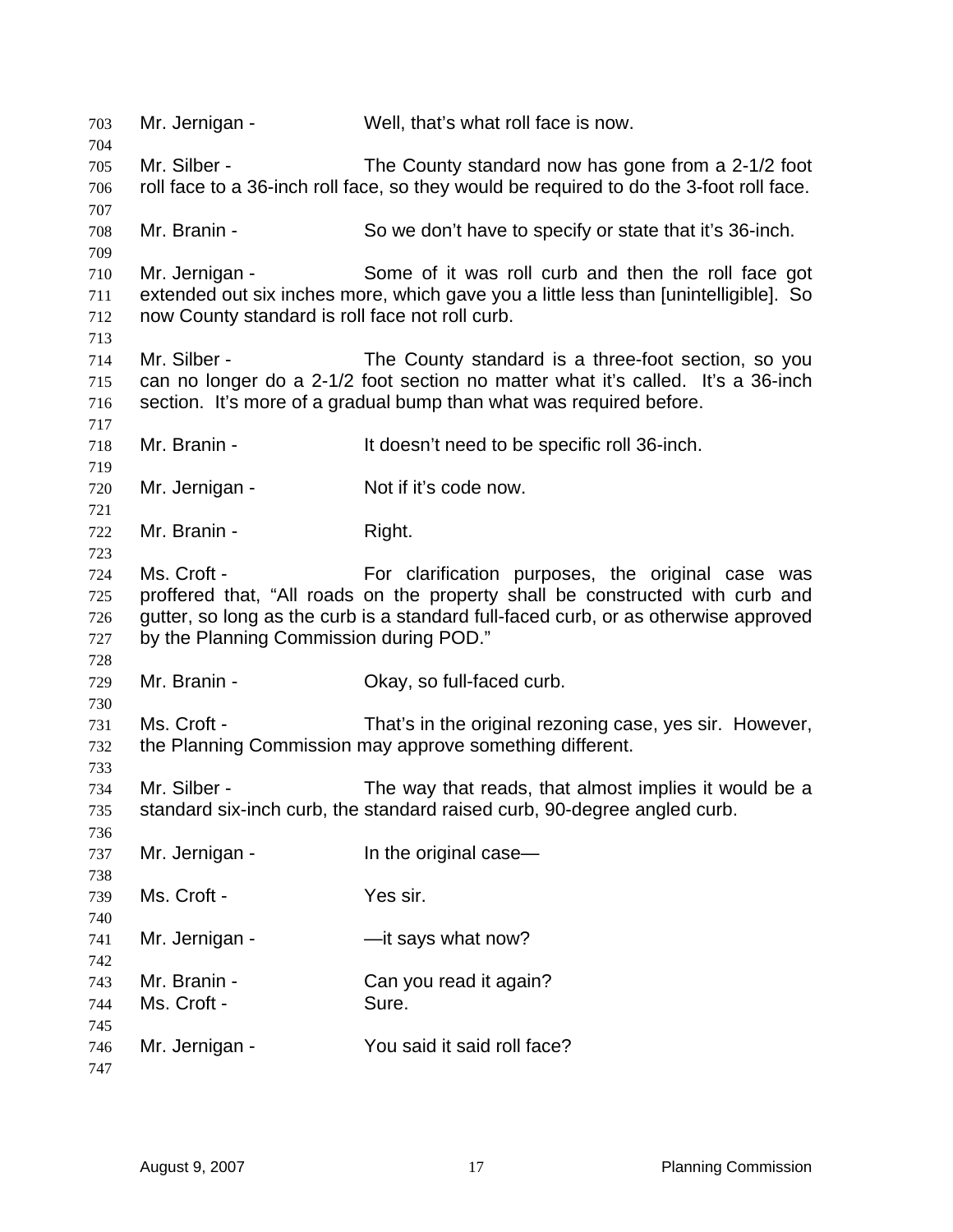Ms. Croft - It says, "All roads on the property shall be constructed with curb and gutter, so long as the curb is a standard full-faced curb, or as otherwise approved by the Planning Commission at the time of subdivision review." 753 Mr. Branin - Full-face, not roll-face. 755 Mr. Jernigan - All right. Well, standard curb and gutter is six-inch standard with a full face. Mr. Archer - Ninety degree. Mr. Jernigan - Right. Now, we do need that to be in the case. I want this to be along with the same curb and gutter that's in the other portion. The applicant has nodded his head that he concurs with that. Mr. Branin - Can that applicant state it? Mr. Vanarsdall - And Courtenay is halfway down the aisle. Mr. Branin - There you go. Ms. Fisher - Good evening. Courtenay Fisher for Dtown, the applicant. That would be fine. We had discussed the wording with Nathalie in order to be consistent with what the County's using now. But we're happy to make sure that it's consistent throughout the whole development. Mr. Jernigan - If it was six-inch standard that was on the other portion, then we want to keep this the same. Ms. Fisher - Okay. Thank you. Mr. Jernigan - Okay? Thank you. Thank you, Mr. Archer. Mr. Archer - You're welcome, sir. Mr. Jernigan - All right. I don't have any other questions. When this case originally came through, what happened, after they did the wetlands delineation, they found out they didn't have as much area to work with as they thought they did. So, this piece that they picked up is just an extension of the current zoning case. Mr. Branin - Does anyone have any other questions for Ms. Croft or of the applicant? None.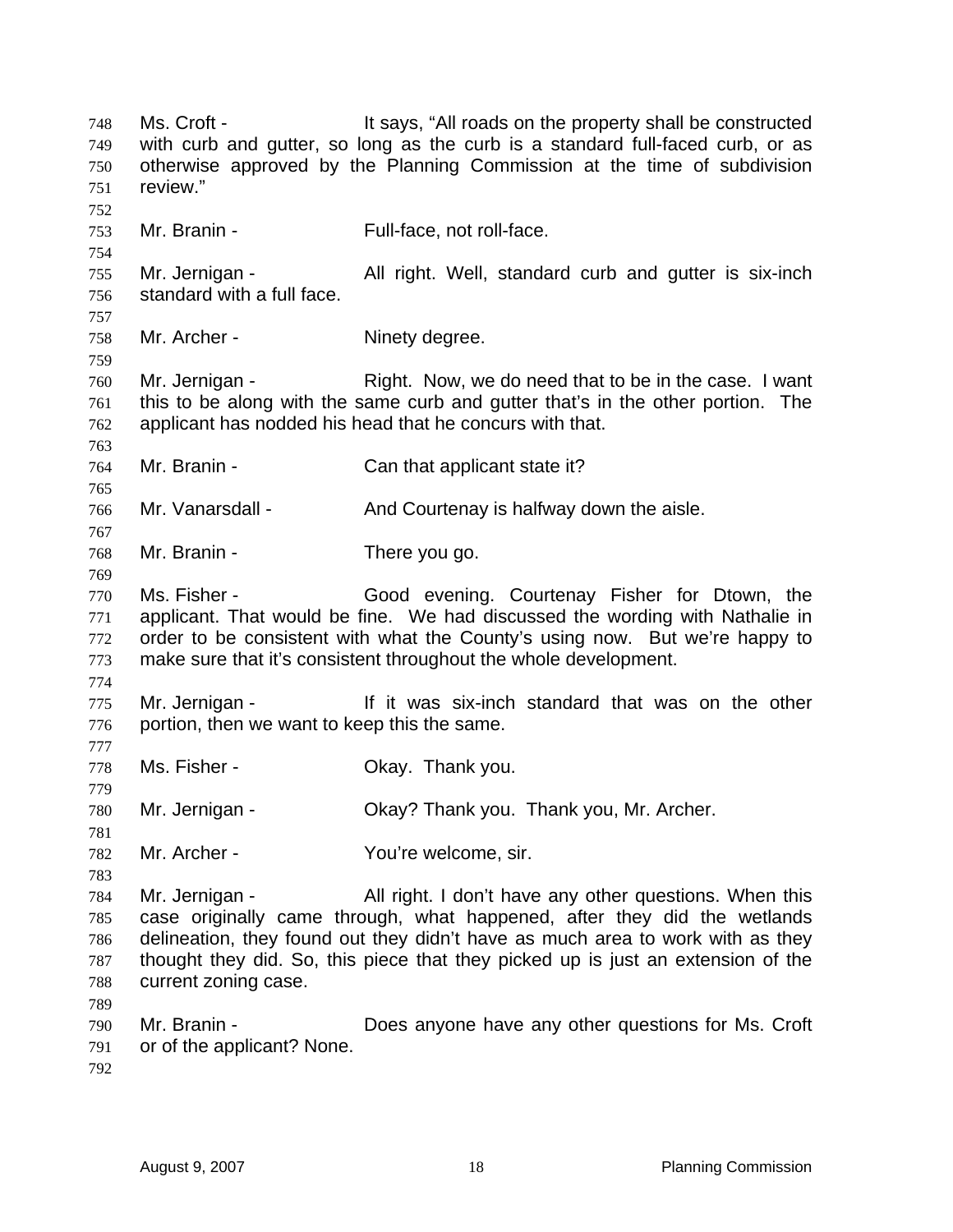Mr. Jernigan - With that, Mr. Chairman, I will move for approval of zoning case C-35C-07, Courtenay Fisher for Dtown, LLC, and move that foward for their approval. Mrs. Jones - Second. Mr. Branin - Motion made by Mr. Jernigan, seconded by Mrs. Jones. All in favor say aye. All opposed say no. The ayes have it, the motion carries. Thank you, Ms. Croft. **REASON:** Acting on a motion by Mr. Jernigan, seconded by Mrs. Jones, the Planning Commission voted 5-0 (one abstention) to recommend the Board of Supervisors **grant** the request because it represents a logical continuation of the one-family residential development which exists in the area and the proffered conditions would provide for a higher quality of development than would otherwise be possible. 810 Mr. Silber - That completes the rezoning requests on tonight's agenda. There are three additional items found of page 6 of your agenda. The first involves a resolution that directs staff to prepare a Comprehensive Plan Amendment designating the Tree Hill Farm site, that's generally bordered by the James Rives, Old Osbourne Turnpike, Osbourne Turnpike, and Mill Creek as an Urban Mixed Use development area. As you may be aware, prior to rezoning of any property UMU, the County has to reclassify, re-designate the Land Use Plan to UMU. This is a request to begin the process to amend the Land Use Plan to UMU. We now have an application filed for both rezoning and provisional use permit for Tree Hill Farm on this tract of land, approximately 500 acres in size. So, the resolution has been provided to you in your packets. Hopefully, you have a copy of that resolution and we would be looking for endorsement or approval of this resolution so we can get started on this study. Mr. Branin - Okay. Does anybody have any questions for the Secretary in regards to this resolution. No one? Then I'll entertain a motion. Mr. Jernigan - Mr. Chairman, with that, I would like for the Planning Commission to direct the staff to prepare a Comprehensive Plan Amendment for Tree Hill Farm site for UMU. 831 Mr. Vanarsdall - Second. Mr. Branin - Motion made by Mr. Jernigan, seconded by Mr. Vanarsdall. All in favor say aye. All opposed say no. The ayes have it, the motion carries.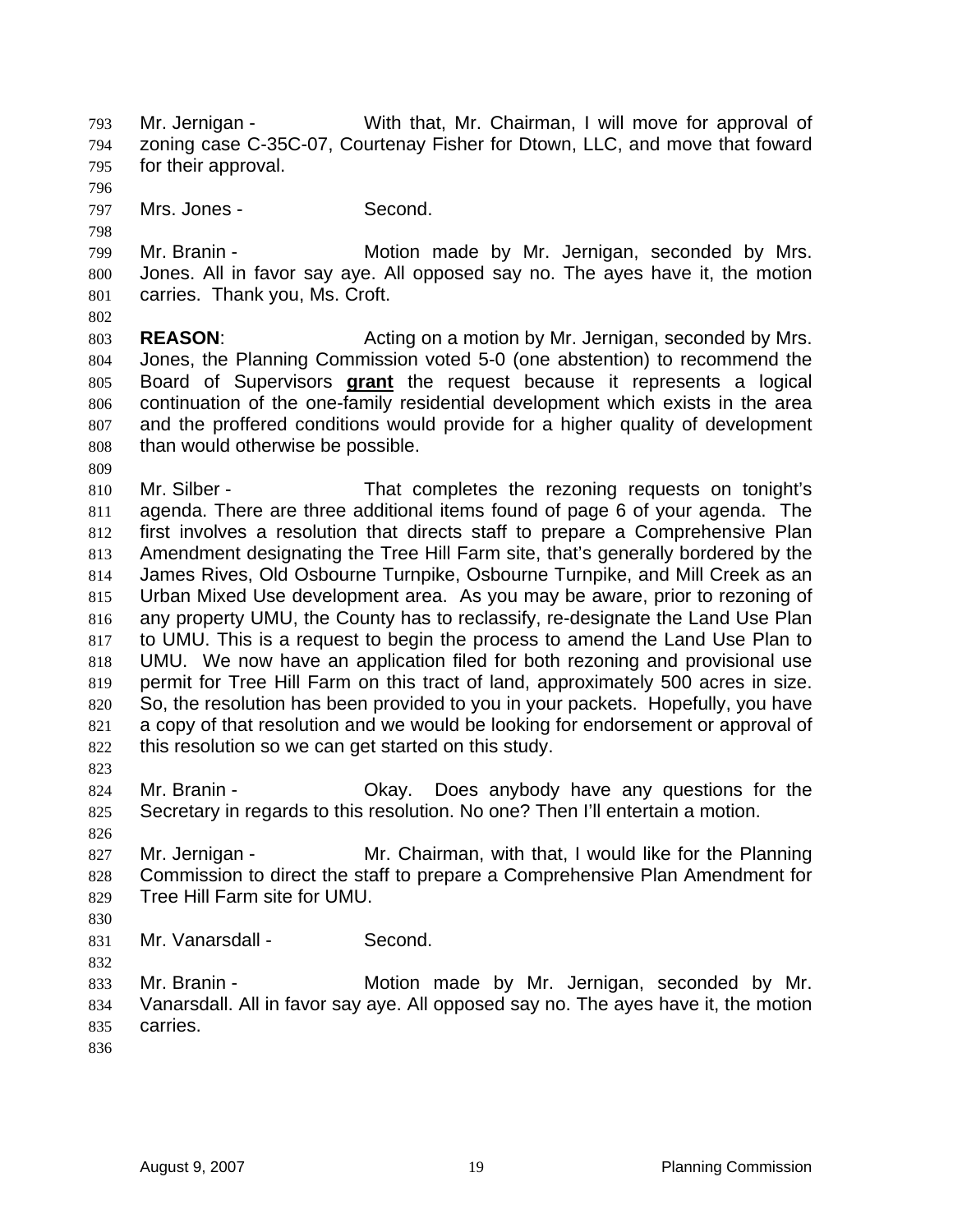Mr. Silber - For your information on the Tree Hill Farm, the Land 838 Use Plan Amendment, the zoning case, and the PUP will be on your September 13<sup>th</sup> agenda.

Next on the agenda is a discussion item. This is to set a public hearing to consider an amendment to the County Code to increase the permitted height of accessory structures in residential zoning districts. You may recall that this had been scheduled earlier for a public hearing. We asked that you defer that or cancel that public hearing because there was some discussion at the Board level on residential building heights and tied into that somewhat was some discussion in dealing with accessory buildings. They have opted to move forward with the ordinance amendment on residential building heights and accessory structures. They have asked the Planning Commission to go ahead and consider increasing accessory structure building heights. So this is setting the public hearing. I will inform you that this is a very simple amendment as proposed for simply proposing that the accessory buildings be increased from 15 feet to 20 feet. So, it's a simple amendment. Instead of having a work session, we have opted to simply go straight to public hearing, set that public hearing, and staff will be present at the public hearing to present the ordinance amendment and then you can take testimony or input from the public at that time. This is to schedule a 857 public hearing for September  $13<sup>th</sup>$ . 

- Mr. Archer Mr. Secretary, are we going to include this in the regular agenda or will we have to meet earlier or later to have this public hearing?
- 863 Mr. Silber It would be one of the first things on your agenda so it 864 would be scheduled for 7:00 on the  $13<sup>th</sup>$ .
- 

Mr. Archer - Okay.

Mr. Vanarsdall - Mr. Chairman, this is to set a public hearing. Okay. I didn't know whether we were going to discuss anything tonight or not.

Mr. Branin - Mr. Vanarsdall, from what I understand from the Secretary, it will not be discussed this evening. It's a simple change from 15 to 20.

- Mr. Vanarsdall Well, I'm not going to vote against it. I have a problem because of the 20 feet. Have any of you have seen the buildings that Home Depot sells?
- Mr. Branin Yes.
- 881 Mr. Vanarsdall Chay. Home Depot sells a building that has an upstairs to it, steps to get there. You can live in it. It has windows in it. You can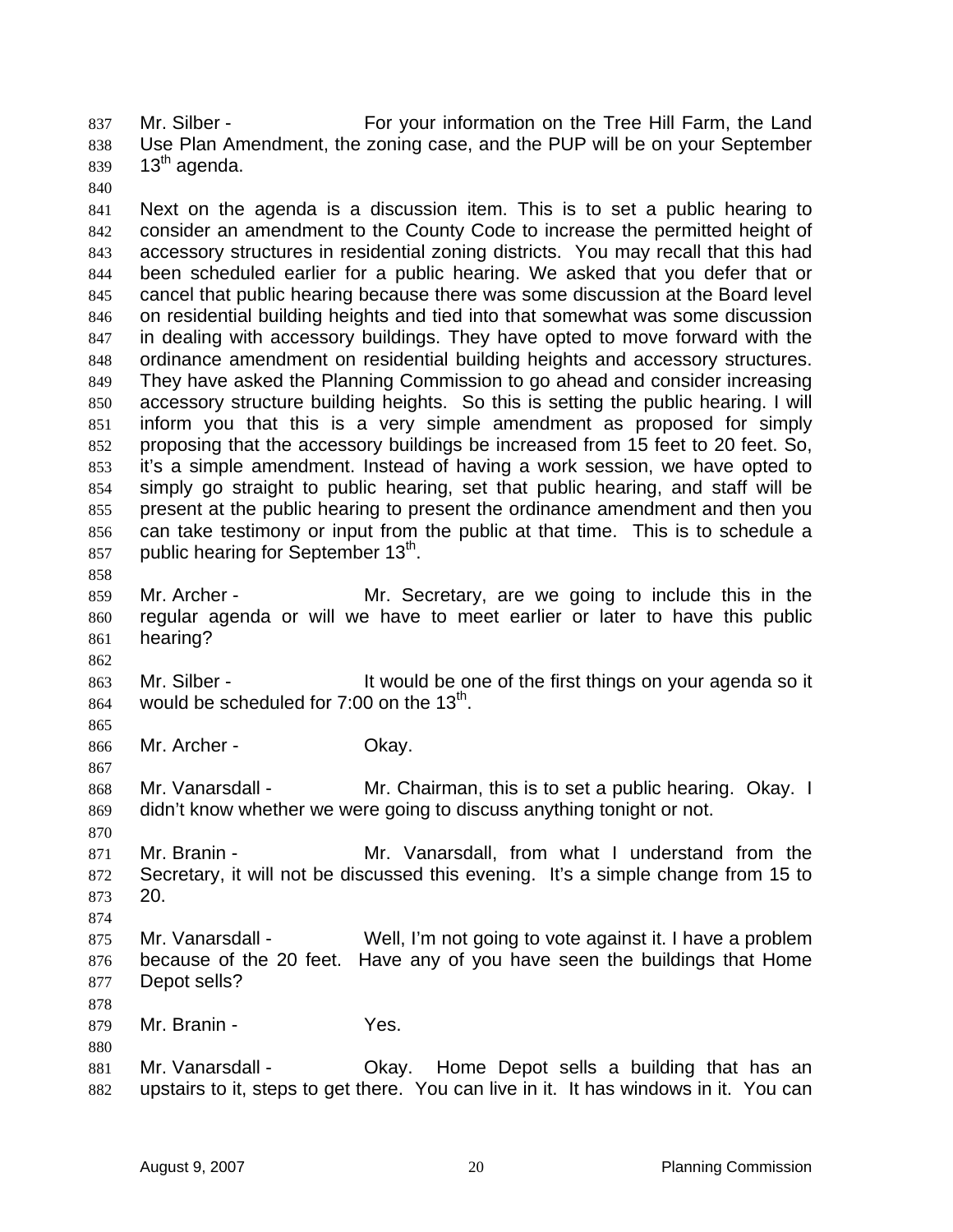choose the door you want. You can have a garage door or you can have a walk-in door on the side. I've already discussed this with Bolman Bowles and he hadn't even seen one. The Board has already reviewed it and some of the Board members have never seen one either. All I'm saying is, I have a feeling this is going to be used for the wrong purposes, and Bolman and Dave O'Kelly said staff had some of the same thoughts on it.

890 Mr. Branin - Mr. Secretary, are you aware of this?

892 Mr. Vanarsdall - So, I just want to go on record as saying I'm not going to oppose it, but I think it's going to come back to haunt us. I was the first one to ever write anything about the Payday Loan and I was laughed at, and that kinda came back to haunt us. So, I'm not saying anything more. Parson's Walk has the best setup of this, if any of you have seen that. Parson's Walk has the detached garage that has the big room over it and can have a pool table in it or you can sleep in it. It's good for kids' playrooms. And that's where the 15 feet came from. They're 15 feet. I think that this could be done well if—I don't know how you would keep it. Bolman had a good point. He said the people that will use it illegally wouldn't come and get a building permit to start with. 

Mr. Branin - But if we put into the resolution that it wouldn't be used for permanent living quarters or living quarters in some fashion, that would give the power and authority to the Permit Office and to public—

Mr. Vanarsdall - That's what it needs.

Mr. Jernigan - You can't do that because Parson's Walk already has that.

Mr. Silber - Parson's Walk has an accessory structure that complies with the 15 feet. They have a 15-foot building height. Again, you measure it at the midway point. Parson's Walk does have some second story living areas—let me take that back—space, heated and cooled space—

 917 Mr. Vanarsdall - It's very neat.

919 Mr. Silber - — — — — that are used for offices, playrooms, storage. They cannot use it for living space. They cannot have a kitchen out there. It's not permitted by Code to have anything but one dwelling on a lot. I think what Mr. Vanarsdall's saying is if you do go from 15 to 20 feet, this may open the door for people building larger structures and using the second story for living purposes. Now, the Code already restricts that. The Code already says you can't have two living units on one lot, but this would open the door, perhaps, to some enforcement challenges.

Mr. Vanarsdall - Yes.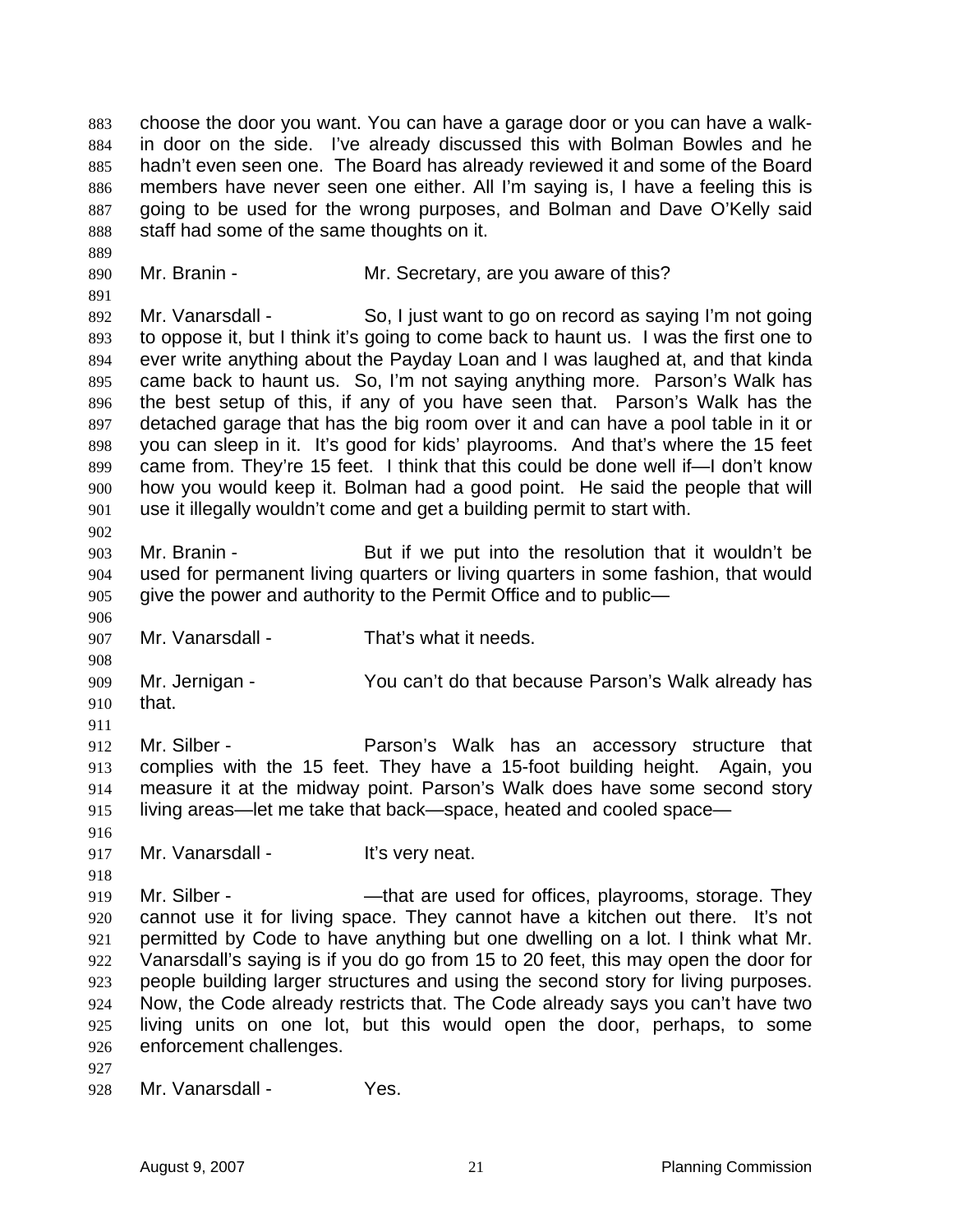930 Mr. Jernigan - And you can't have cooking facilities. Mr. Vanarsdall - You're right, the Code does, but these will not go on anything other than whatever you want to call it, a shed, a barn, a utility shed, anything, that's what the Permit Center will be dealing with. It'll be nothing wrong or anything. The things over at Home Depot are 20 feet tall and the rooms are like 20 by 16, and you can use it for whatever you want. Mrs. Jones - Will there be a presentation on this by Mr. Blankinship? 941 Mr. Silber - Yes. They'll be a presentation by staff. This all came about from a builder or two who wanted to do a large accessory structure. He wanted to use what's called traditional Virginia architecture, which is a steeper roof pitch. With the steeper roof pitch, he couldn't comply with the 15 feet; he needed more additional height. We studied this, checked with other localities and jurisdictions and found that most jurisdictions allowed accessory structures between 15 and 24 feet. Most were between 18 and 24 feet. So, we thought going to 20 feet would be reasonable. The Commission may opt to go from 15 to 18 feet, from 15 to 17. We raised it from 12 feet to 15 feet back about 8 or 10 years ago. So, we've raised it once. This will be taking it 5 additional feet. I don't disagree with Mr. Vanarsdall. It could lead to some potential problems, but again, the Code already says you can't have a second living unit there. 954 Mr. Vanarsdall - Yes. Mr. Silber - It just might open the door for some enforcement issues. Mr. Vanarsdall - I asked them who they checked with. Chesterfield County was one and somebody else. I said did you check with Prince William or Fairfax? Dave called me back and said we checked with Prince William. It's so new on the market, that's why some people haven't seen it. I'm just throwing that out. Like I said, I'm not going to vote against it; I just wanted to be on record about it. The reason I'm not going to vote against it is because there are lot of good people that do want to build them to be higher so they have a big house and a little bitty tool shed that kind of dwarfs it. These are not tool sheds; I don't know why I call them that. Mrs. Jones - The use of nine-foot ceilings, the proportions between the accessory structures and the houses are the issue here, I think. I've already had several discussions with folks who are getting caught in the problem of wanting to build this and they're kind of waiting to see how the possible ordinance change turns out.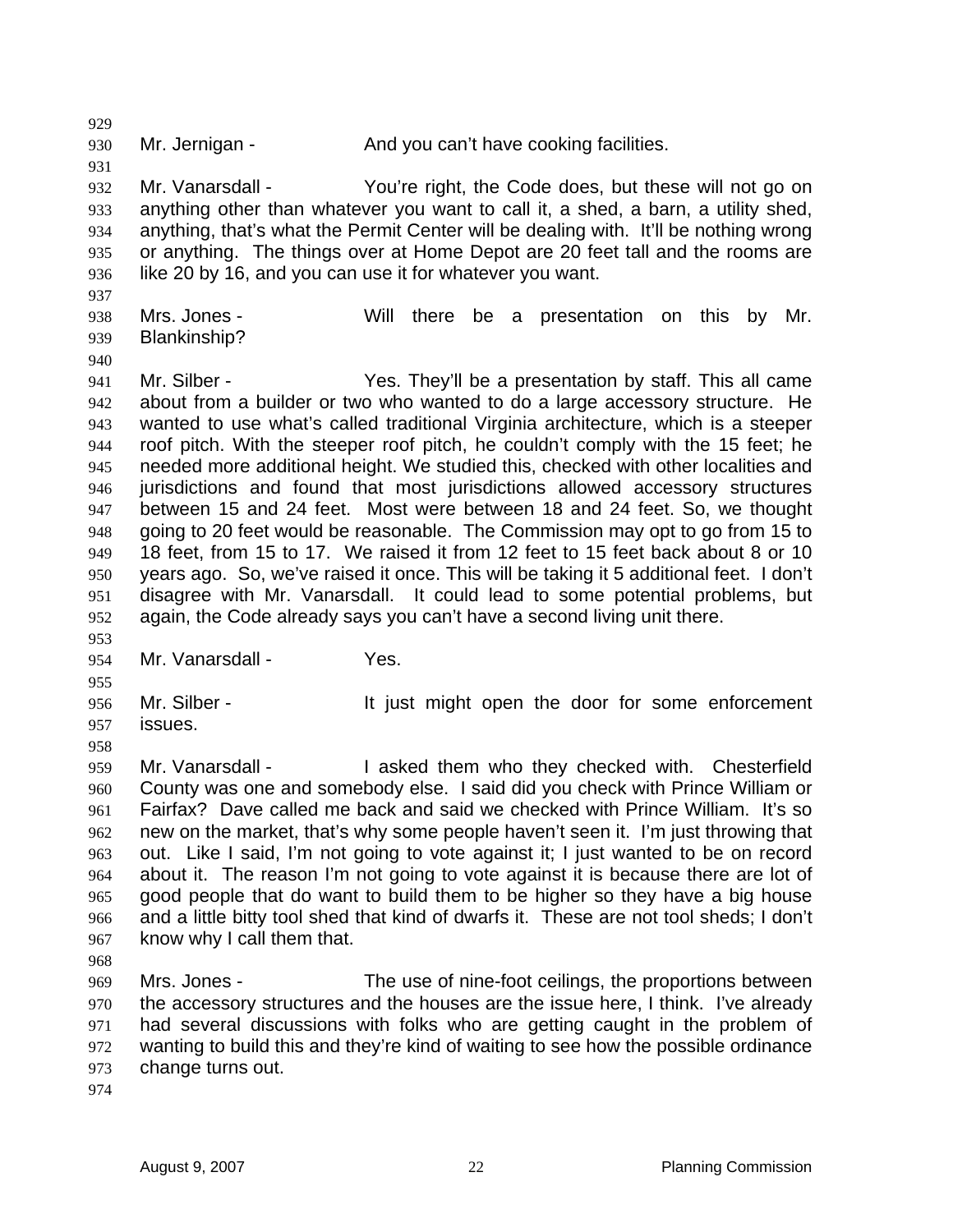| 975<br>976   | Mr. Branin -         | Can't they get a special exception?                                              |  |
|--------------|----------------------|----------------------------------------------------------------------------------|--|
| 977          | Mr. Silber -         | Mr. Branin's asking if they can get a special                                    |  |
| 978          |                      | exception. The Code doesn't allow for that right now.                            |  |
| 979          |                      |                                                                                  |  |
| 980          | Mrs. Jones -         | That hardly amounts to a hardship.                                               |  |
| 981          |                      |                                                                                  |  |
| 982          | Mr. Silber -         | A variance for that?                                                             |  |
| 983          |                      |                                                                                  |  |
| 984          | Mr. Jernigan -       | Now, well wait a minute. He may have something                                   |  |
| 985          | there.               |                                                                                  |  |
| 986          |                      |                                                                                  |  |
| 987          | Mr. Branin -         | We can go up with height in structures with a PUP,                               |  |
| 988          | right? Why can't—    |                                                                                  |  |
| 989          |                      |                                                                                  |  |
| 990          | Mrs. Jones -         | You're not talking about going through the BZA?                                  |  |
| 991          |                      |                                                                                  |  |
| 992          | Mr. Branin -         | No, through here.                                                                |  |
| 993          |                      |                                                                                  |  |
| 994          | Mr. Jernigan -       | A special exception for 35. If you have to get a height                          |  |
| 995          |                      | special exception, now he's talking about doing that for an accessory structure. |  |
| 996<br>997   | Mrs. Jones -         | Oh boy.                                                                          |  |
| 998          |                      |                                                                                  |  |
| 999          | Mr. Jernigan -       | But the thing of it is, they'd have to bring a case back                         |  |
| 1000         |                      | through. Let's say it wasn't a zoning case or anything and five years down the   |  |
| 1001         |                      | road, he wants to put up a taller shed. He'd have to come back through for a     |  |
| 1002         | zoning case.         |                                                                                  |  |
| 1003         |                      |                                                                                  |  |
| 1004         | Mr. Silber -         | Special exceptions are only permitted to be granted                              |  |
| 1005         |                      | by the Planning Commission as a POD. You've done that for taller hotels and      |  |
| 1006         | apartment buildings. |                                                                                  |  |
| 1007         |                      |                                                                                  |  |
| 1008         | Mrs. Jones -         | Site challenges.                                                                 |  |
| 1009         |                      |                                                                                  |  |
| 1010         | Mr. Silber -         | Buildings like that. If it's not a POD, a special                                |  |
| 1011         |                      | exception has to go through, it's really a conditional use permit by special     |  |
| 1012         |                      | exception, goes to the Board of Zoning Appeals. The Board of Supervisors would   |  |
| 1013         |                      | prefer that this amendment, both for residential building heights and accessory  |  |
| 1014         |                      | building heights, not be something that would require Board of Zoning Appeals    |  |
| 1015         |                      | approval. They would rather it be by-right or with a provisional use permit.     |  |
| 1016<br>1017 | Mr. Jernigan -       | Ernie, how big a footprint do these things have?                                 |  |
| 1018         |                      |                                                                                  |  |
| 1019         | Mr. Vanarsdall -     | There are two sizes. It has to be at least 20 by 20.                             |  |
| 1020         |                      | And the one that has a bar in it, I think it's bigger than that.                 |  |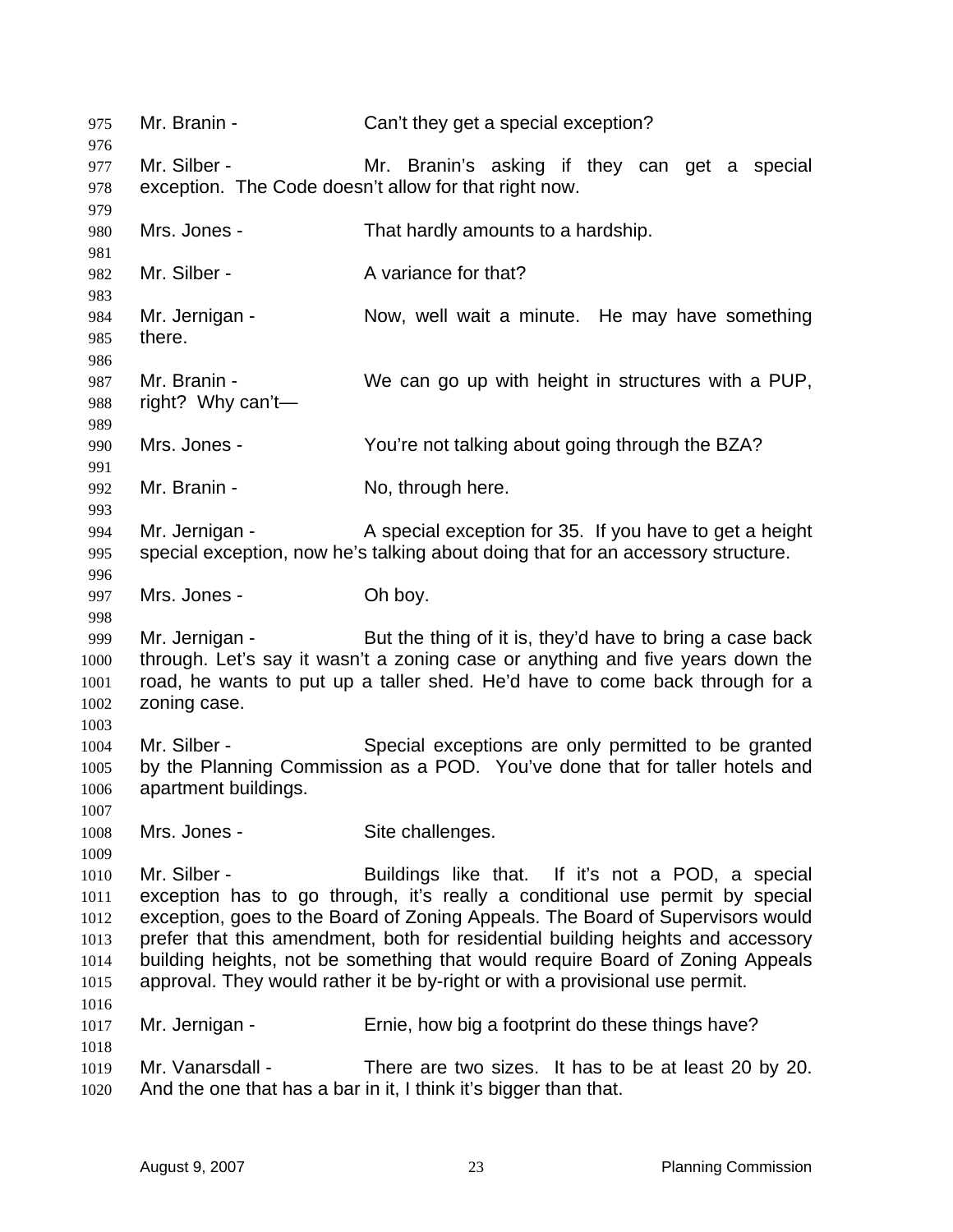Mrs. Jones - The buildings at Lowe's that you're referencing are really only one part of this discussion. There are all kinds of buildings that are impacted by this height change. Mr. Jernigan - I understand what he's saying because somebody's 1027 going to abuse it. Mr. Vanarsdall - This is the first two-story with steps that I've ever seen. I'm not a building authority, I just look at them a lot. Mr. Archer - What I'm hearing is that Mr. Secretary said we have in the Code now an enforcement provision that would codify what you can and cannot do in these buildings. So, the problem we're facing with this prefabricated building, I supposed it is, is that we fear we might open this up to abuse, which I think the opportunity for abuse already exists with what we have right now. I don't know. 1039 Mr. Vanarsdall - It may not be anything we can do to change it. It was 1040 just food for thought. 1042 Mr. Archer - But we are aware of it now. 1044 Mr. Jernigan - It's already against code to live in it. 1046 Mr. Archer - Right. Even now. Mr. Jernigan - So what we'll have to do is if it's passed and somebody does abuse it, then we'll just have to have Community Maintenance to 1050 go out there and check it over. Mr. Silber - One thing you may want to consider if this is a concern is to not take it up to 20 feet. That may be too large of a jump, going from 15 to 20. Seventeen or eighteen feet may keep some of these second stories from turning into dwelling units. That's something the Commission may want to consider if they want to send something on to the Board of Supervisors. But we've drafted right now at 20 feet. Mr. Archer - Twenty feet. Would we not be able to make that change when the presentation is done at the public hearing? Mr. Silber - When this comes up for public hearing, the Planning Commission makes a recommendation to the Board. You can send forward whatever you want.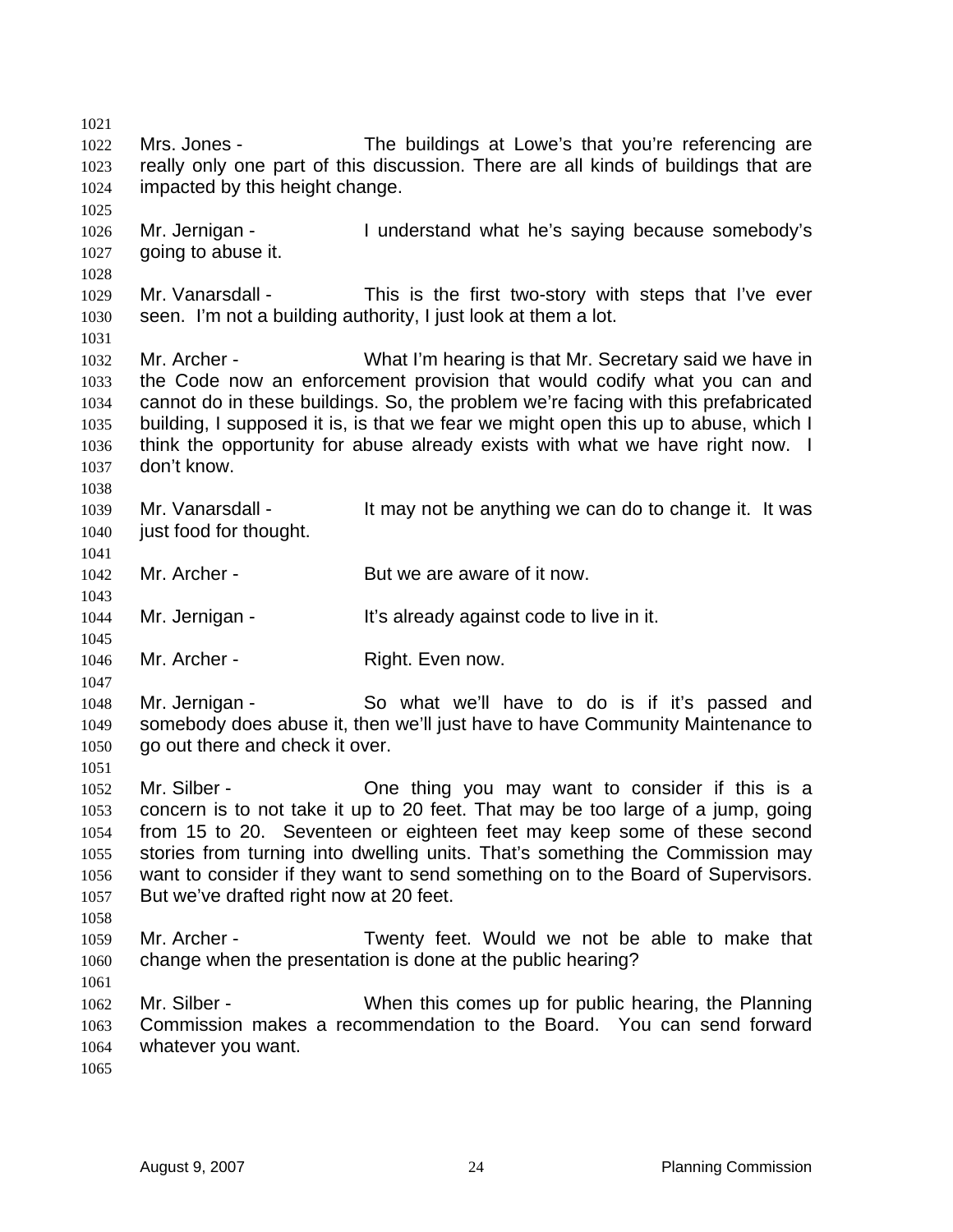Mr. Vanarsdall - Okay. We had a work session and I asked Bolman had he been to that and he said they haven't had a work session at all about building materials, building inspections. I thought that was kind of odd. Maybe they had one and he wasn't invited; he doesn't have to go to all of them. Mr. Jernigan - I'm glad you brought that up, and we had discussed it before. It'll give us something to think about. Let's see what Ben comes up with in his presentation. That will give us something to think about. Mr. Vanarsdall - Yeah, I started to put a bed in my shed when I built it. 1077 Mr. Jernigan - That's a big doghouse. 1079 Mrs. Jones - Did Effie request that? Mr. Vanarsdall - She hinted it. 1083 Mr. Branin - And you told her no because it was against the law. Well, that's good. I'll entertain a motion. 1086 Mrs. Jones - I move that we set September  $13<sup>th</sup>$  as the public hearing date to consider an amendment to the County Code to increase the permitted height of accessory buildings in residentially-zoned districts. Mr. Vanarsdall - Second. Mr. Branin - Motion made by Mrs. Jones, seconded by Mr. Vanarsdall. All in favor say aye. All opposed say no. The ayes have it, the motion carries. Mr. Silber - Next would be a discussion item to set a work session to consider amendments to the County Code in regards to sign regulations for business districts. What this involves is a request to evaluate and amend the ordinance dealing with regional shopping centers to consider additional freestanding signs. What we've run into is in these larger shopping centers like Short Pump Town Center and White Oak Village, for a shopping center, you're only allowed to have one free-standing sign per road frontage, so, on Broad Street, they were allowed to have one free-standing sign. With many of these large regional shopping centers, you have an interior loop road, if you will, and sometimes it's appropriate to have additional signage on the back side of these outparcels that help identify businesses along this loop road. Often, these signs are much shorter in height, monument signs, maybe 4 to 6 feet high, but it helps identify businesses. This ordinance would also allow directional signs so if you pull into one of these regional centers, there are some directional signs that point to the different retailers. The ordinance right now does not allow this. We've had to make some interpretations to permit some of this and so we've been working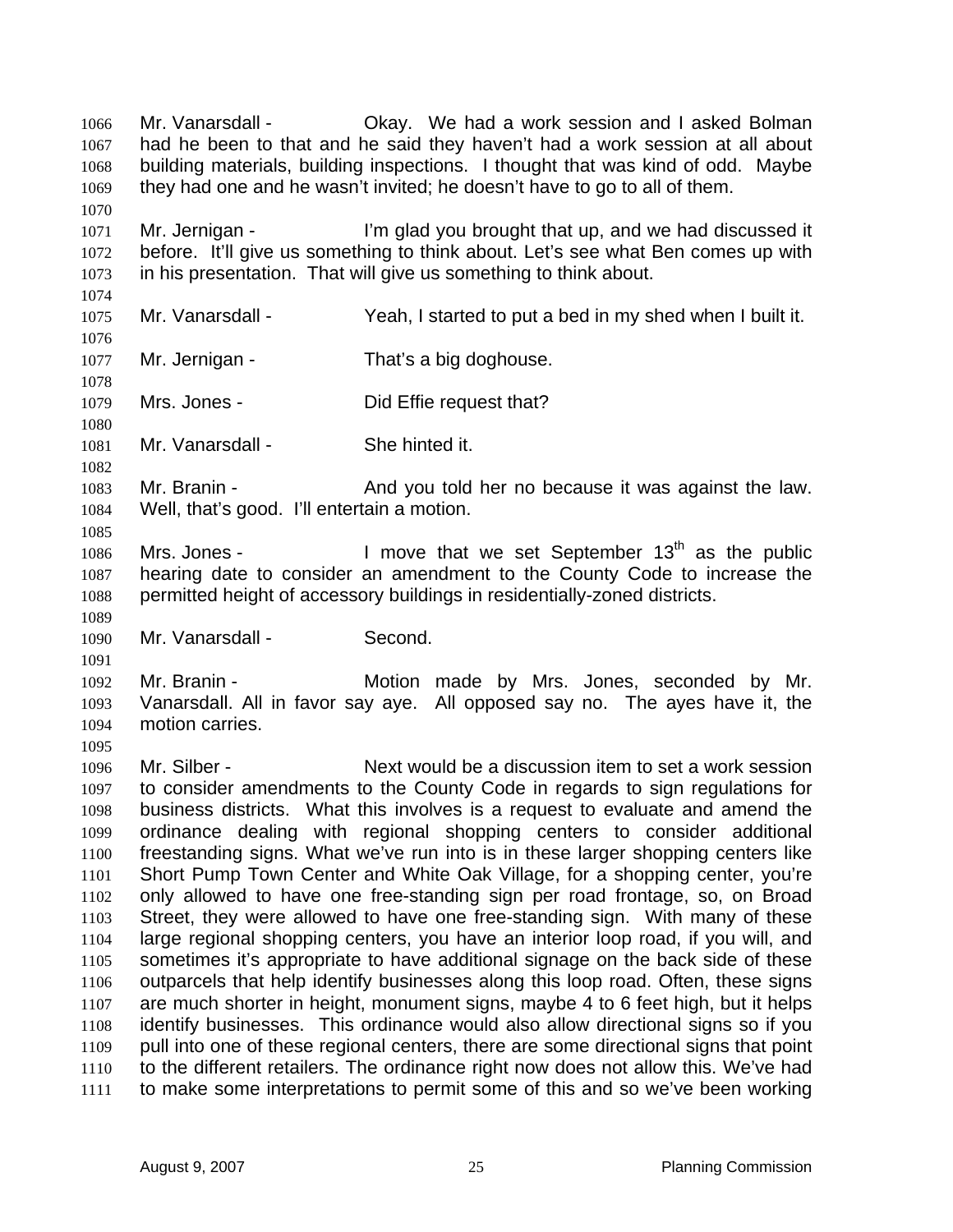with Bill Axselle and other attorneys to draft some language to address regional shopping center signs. This is to set a work session with the Planning Commission to talk about this ordinance amendment. I'm suggesting that a work 1115 session be scheduled for September  $13<sup>th</sup>$ . 1117 Mr. Branin - Does anyone want to comment on that? 1119 Mrs. Jones - Is this before our meeting our during? Mr. Silber - I think what I would recommend is that we do it before the meeting. Whether the Commission wants to do it like at 6:30 and just come here and begin a work session, or whether you want to have dinner and we can start at 5:30 or 6 is up to you. Mr. Jernigan - Did he say dinner? Mr. Branin - I'm waiting. Ernie? Do you have any comments on this? Mr. Jernigan - Well, you got right to Mr. V's heart when you said that word, "dinner." 1134 Mr. Branin - He'll definitely make this. 1136 Mr. Silber - It's early in the fiscal year. Mr. Vanarsdall - Let's do it. Mr. Branin - All right. So, what time would you guys prefer, 5:30, 5:15, 6:00? Mr. Silber - I don't think this is going to take more than maybe 30 minutes, at the most, to discuss. You might want to do like a 5:45 and eat and then present like at 6:15. Mrs. Jones - 5:45. Mr. Silber - Unless that's splitting hairs. Mr. Vanarsdall - Sounds good to me. 1153 Mr. Branin - I'd prefer 5:47. Mr. Jernigan - Yeah, let's make it 5:47.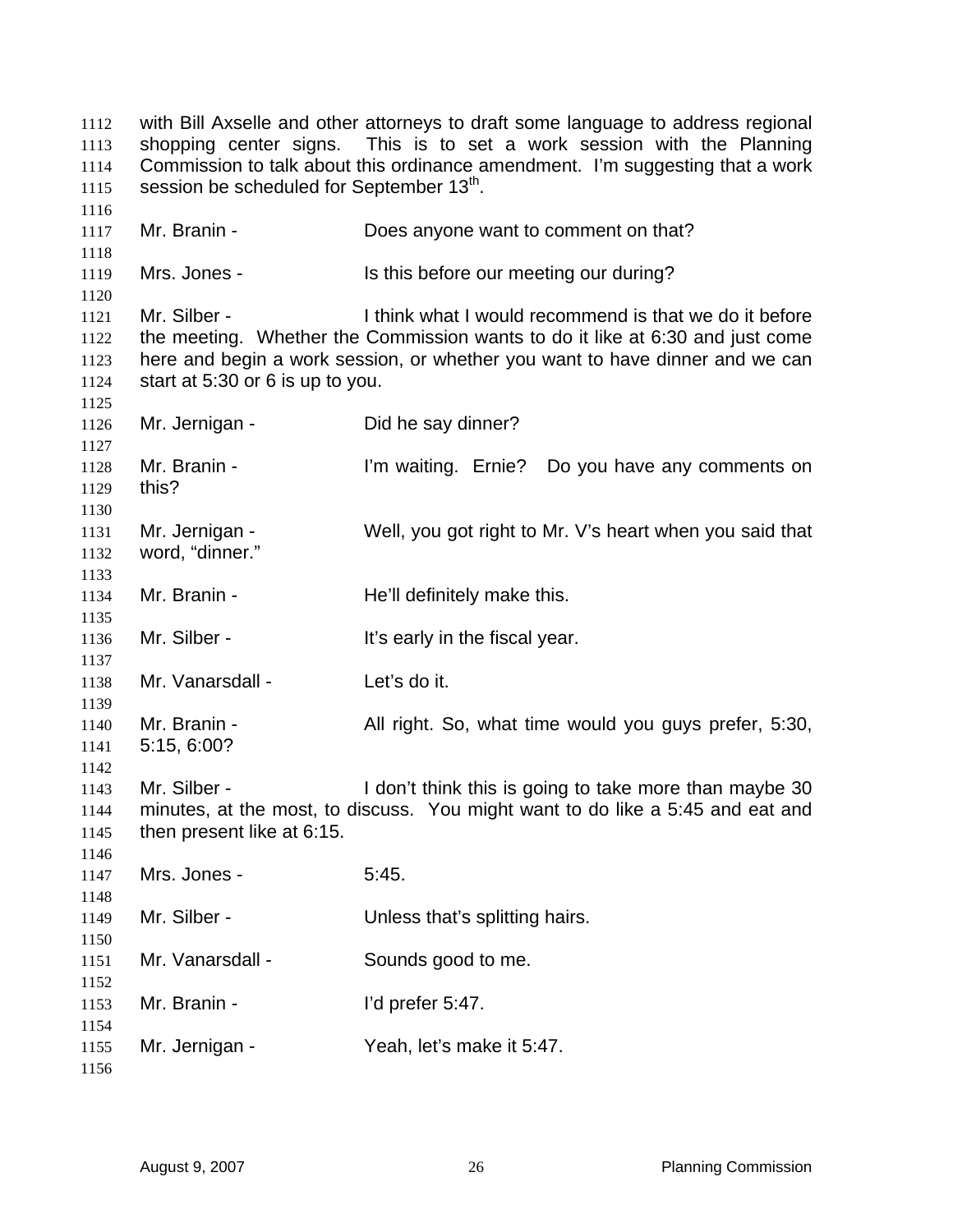Mr. Branin - 5:47 works much better for me. Would someone make that motion, please. 1160 Mr. Archer - Okay. 1162 Mr. Branin - **Anyone? Motion.**  Mr. Jernigan - Oh, you want me to make it? I will make a motion that we set a work session to discuss sign regulations for business districts to 1166 commence at 5:47 on September the  $13<sup>th</sup>$ . Mr. Archer - Second. Mr. Branin - Motion made by Mr. Jernigan, seconded by Mr. Archer. All in favor say aye. All opposed say no. The ayes have it, the motion carries. Mrs. Jones - Could we confirm where that will be? Mr. Jernigan - Well see, I found out a lot of times—I've done this before. If you have a meeting, everybody figures it's on the half hour or whatever. When you have a meeting like at 7:02, they say, "Why you having it at 7:02?" Everybody's there on time. If it's 7:00, they figure you got a little bit of fluff, but when you say 7:02, everybody's there. We don't have that problem anyway. Mr. Branin - No, we don't. We just have a problem with people actually going to the right room. Mrs. Jones - Yes. Where will this be held? 1187 Mr. Silber - I'm assuming we can get the Manager's Conference Room. That's where we would like to have it. We will notify you all. Mr. Vanarsdall - That's a Thursday, isn't it? 1192 Mr. Jernigan - It's a Thursday this year. 1194 Mr. Branin - September  $13<sup>th</sup>$ . And we have one more discussion. Mr. Silber - The other discussion on rules and regulations you considered in work session and you approved amending your rules and regulations to deal with making seconds to motions. So, that's been handled previously. The final item on your agenda is approval of the minutes. This will be 1200 the minutes from July  $12^{th}$ , 2007. Mr. Branin - Does anybody have any changes.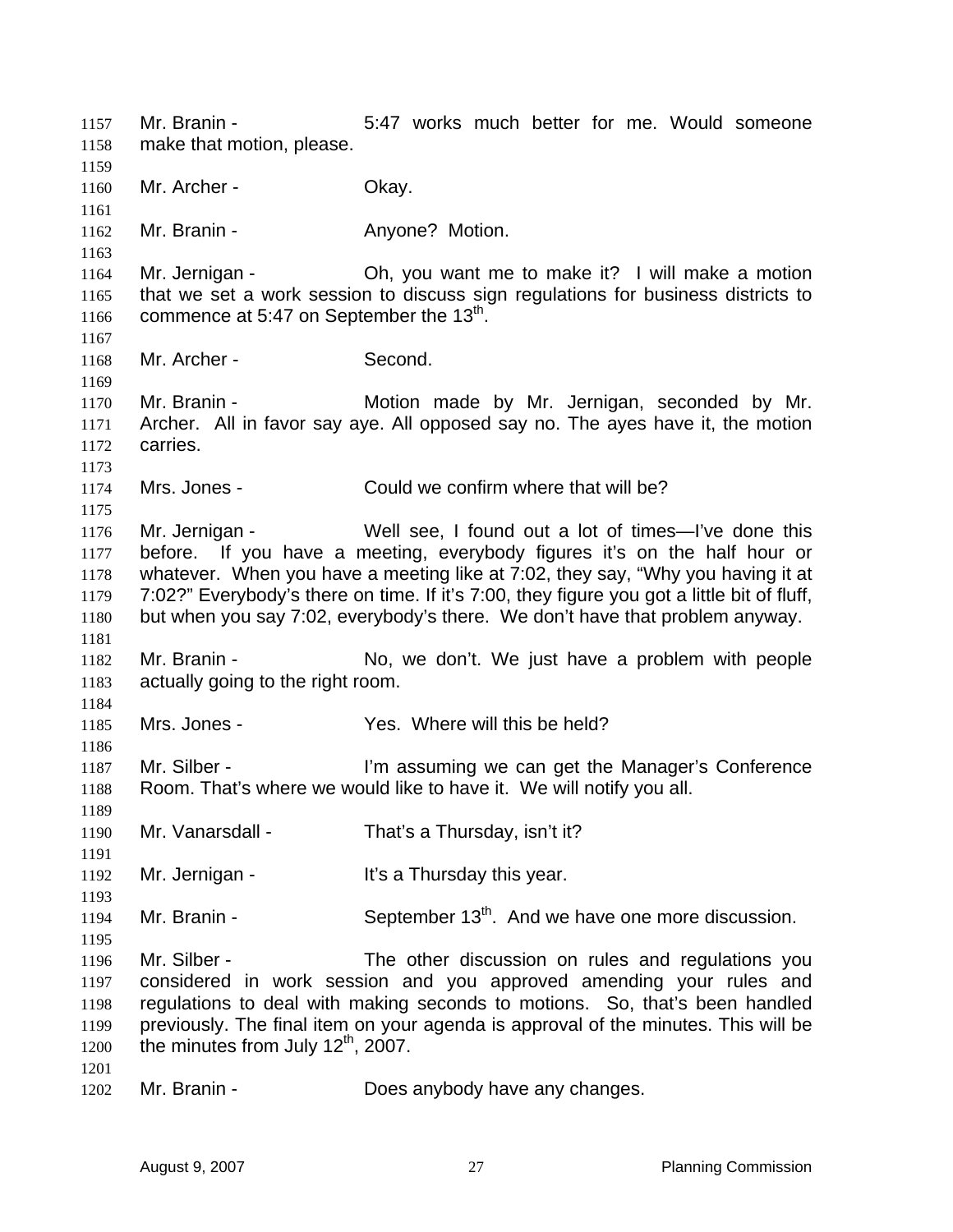| 1203                                 |                                                   |                                                                                                                                                                                                                                                                                                                                                                                     |
|--------------------------------------|---------------------------------------------------|-------------------------------------------------------------------------------------------------------------------------------------------------------------------------------------------------------------------------------------------------------------------------------------------------------------------------------------------------------------------------------------|
| 1204                                 | Mr. Archer -                                      | I did have one.                                                                                                                                                                                                                                                                                                                                                                     |
| 1205<br>1206<br>1207                 | Mr. Vanarsdall-<br>time.                          | Mrs. Jones was in South Carolina, so she didn't get                                                                                                                                                                                                                                                                                                                                 |
| 1208<br>1209<br>1210                 | Mrs. Jones -                                      | I am sorry, I must abstain.                                                                                                                                                                                                                                                                                                                                                         |
| 1211<br>1212<br>1213                 | Mr. Archer -                                      | Page 97, line 4410. The minutes state that I said, "Is<br>that still on the cutting board?" I think I said "drawing board."                                                                                                                                                                                                                                                         |
| 1214<br>1215                         | Mr. Vanarsdall -                                  | What line, Mr. Archer?                                                                                                                                                                                                                                                                                                                                                              |
| 1216<br>1217                         | Mr. Archer -                                      | 4410, last line on page 97.                                                                                                                                                                                                                                                                                                                                                         |
| 1218<br>1219                         | Mr. Branin -<br>on the spot," not "on the block." | And I have a change on page 7, line 296. "Putting me                                                                                                                                                                                                                                                                                                                                |
| 1220<br>1221<br>1222                 |                                                   | Mr. Jernigan - I have a change on page 42, line 1874. It says, "also<br>so the Commission," not "the Commissioner." That's it.                                                                                                                                                                                                                                                      |
| 1223<br>1224<br>1225                 | Mr. Branin -                                      | Entertain a motion?                                                                                                                                                                                                                                                                                                                                                                 |
| 1226<br>1227                         | Mr. Jernigan -                                    | I make a motion to accept the minutes as corrected.                                                                                                                                                                                                                                                                                                                                 |
| 1228<br>1229                         | Mr. Branin -                                      | Any second?                                                                                                                                                                                                                                                                                                                                                                         |
| 1230<br>1231                         | Mr. Archer -                                      | Second.                                                                                                                                                                                                                                                                                                                                                                             |
| 1232<br>1233<br>1234<br>1235         | Mr. Branin -<br>carries.                          | Motion made by Mr. Jernigan, seconded by Mr.<br>Archer. All in favor say aye. All opposed say no. The ayes have it, the motion                                                                                                                                                                                                                                                      |
| 1236<br>1237                         | Mr. Thornton -                                    | Mr. Chairman?                                                                                                                                                                                                                                                                                                                                                                       |
| 1238<br>1239                         | Mr. Branin -                                      | Yes sir.                                                                                                                                                                                                                                                                                                                                                                            |
| 1240<br>1241                         | Mr. Thornton -                                    | Is that the end of business? Are we officially ended?                                                                                                                                                                                                                                                                                                                               |
| 1242<br>1243                         | Mr. Branin -                                      | Yes sir.                                                                                                                                                                                                                                                                                                                                                                            |
| 1244<br>1245<br>1246<br>1247<br>1248 | Mr. Thornton -                                    | I want to bring up one tangential thing before we<br>leave this evening. As you know, the Planning Commission is a commission I<br>highly respect and hold in high esteem. Henrico's growing. The demographics of<br>Henrico just changed a lot. I would suggest that for this Planning Commission,<br>and maybe even other boards and commissions, that we probably need to take a |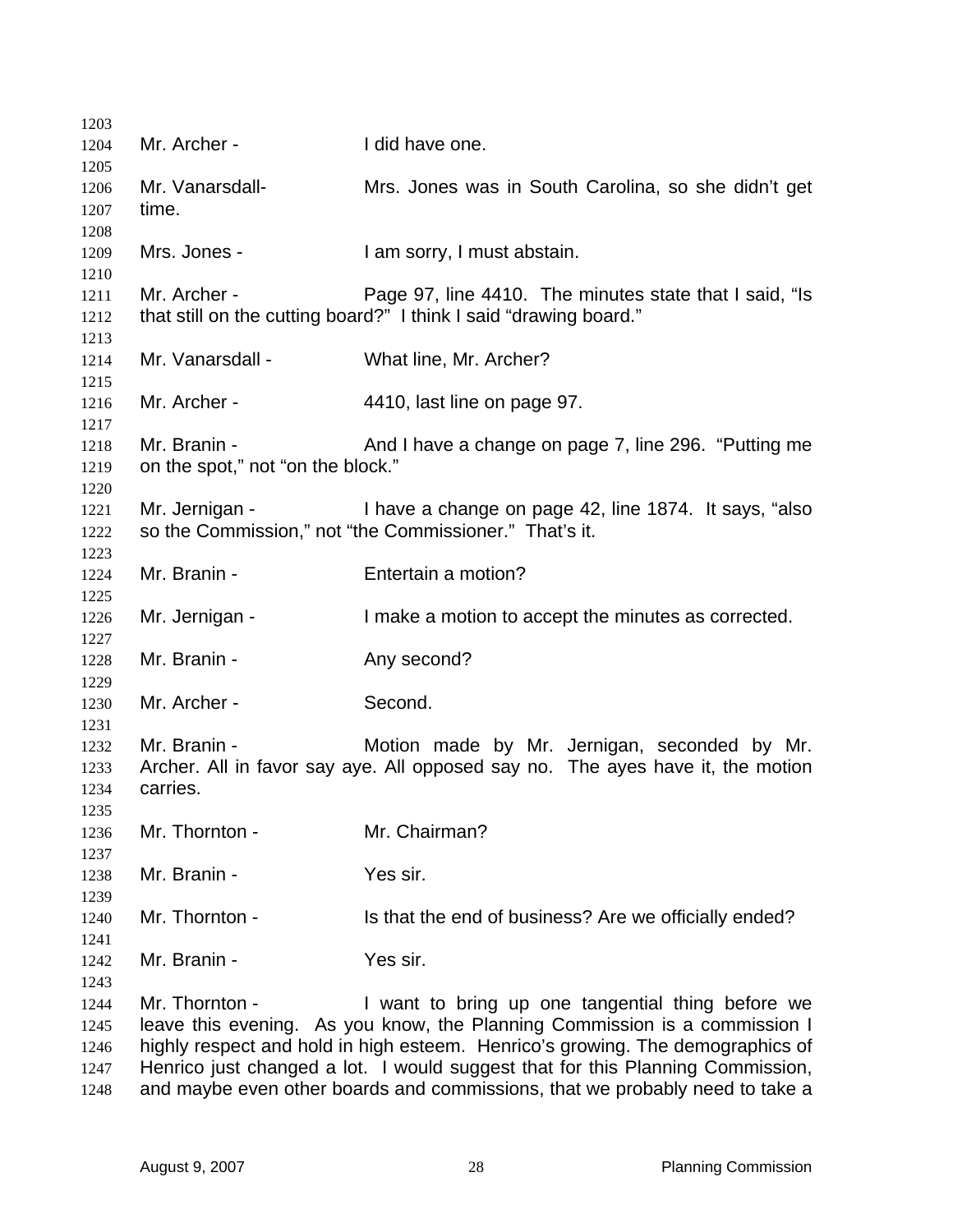more methodical and more assertive look as we plan for the future. My suggestion is this, and I'm really talking about affordable housing. Affordable housing, you get many opinions on that. My colleagues on the Board have many opinions. One that I heard is that Henrico has enough affordable housing. This is my suggestion. My suggestion is for us to make sure that we're on the cusp of things to come, is maybe to have the staff and this Commission, among its members need to start discussing that a little bit more, as there are things such as allegations that policemen, firemen can't afford to buy housing in the general area when you look at the contrast of housing prices.

Now, people are going to have their opinions. I just would think it would help this Planning Commission with the infusion from the staff to look at some more data because this is going to be a pressing issue in the future when, as you look at the prices of housing, you see now there's a little bit of downturn. Personally, I just think all of this is artificiality anyway, the prices of your housing. It's a very common thing. It's my opinion; I don't have to be right. I think that the builders are going to have a larger responsibility of coming to the table and explaining some of this. We have the onus before us to really look at the raw data and really just see how can the residents of Henrico County really have access to affordable housing. I don't know whether or not we have really done that charge even among my colleagues, and some of them will differ with me about this. I 1270 just want to put my opinion on the table. If you think that's a judicious thing to do, might want to take a future meeting, maybe in 2008, and have some discussion about this. I don't think it's going to go away and I think some of you will have your own individual opinions about it.

But finally, it has been an American tradition that we all want our children to have a life a little bit better than we do, and what part of that Americana is, is to have a 1277 home. There are some people in Henrico County and other places that cannot afford a home. When people start to talk about, yes, there is affordability, we're talking about different worlds. There are some things we don't discuss, such as the class issues involved between groups and all of that. So, I'm only simply suggesting, as I end, that probably it would be helpful for those of you who care about this, and I think that you do, to maybe sometime in the future to really take a large discussion at this and bring out your own personal decisions and feelings based on research about affordable housing. If we are an outstanding county, which we are—We are a flagship county. We also want to make sure that we're not elitist, that there are some people that can't afford a home. When policemen and firemen—And we have to do the data. It may not all be true. But when it is alleged that they cannot afford a home in the area, particular in Henrico in which we're concerned about, we just need to think about that.

Finally, it's always been my opinion that the Planning Commission should be a little bit more aggressive on some of these things. Some of us will take the opinion that, hey, that's the Board's job. But it's also our job to come up with good suggestions to give to us on the Board. You don't have to agree with us all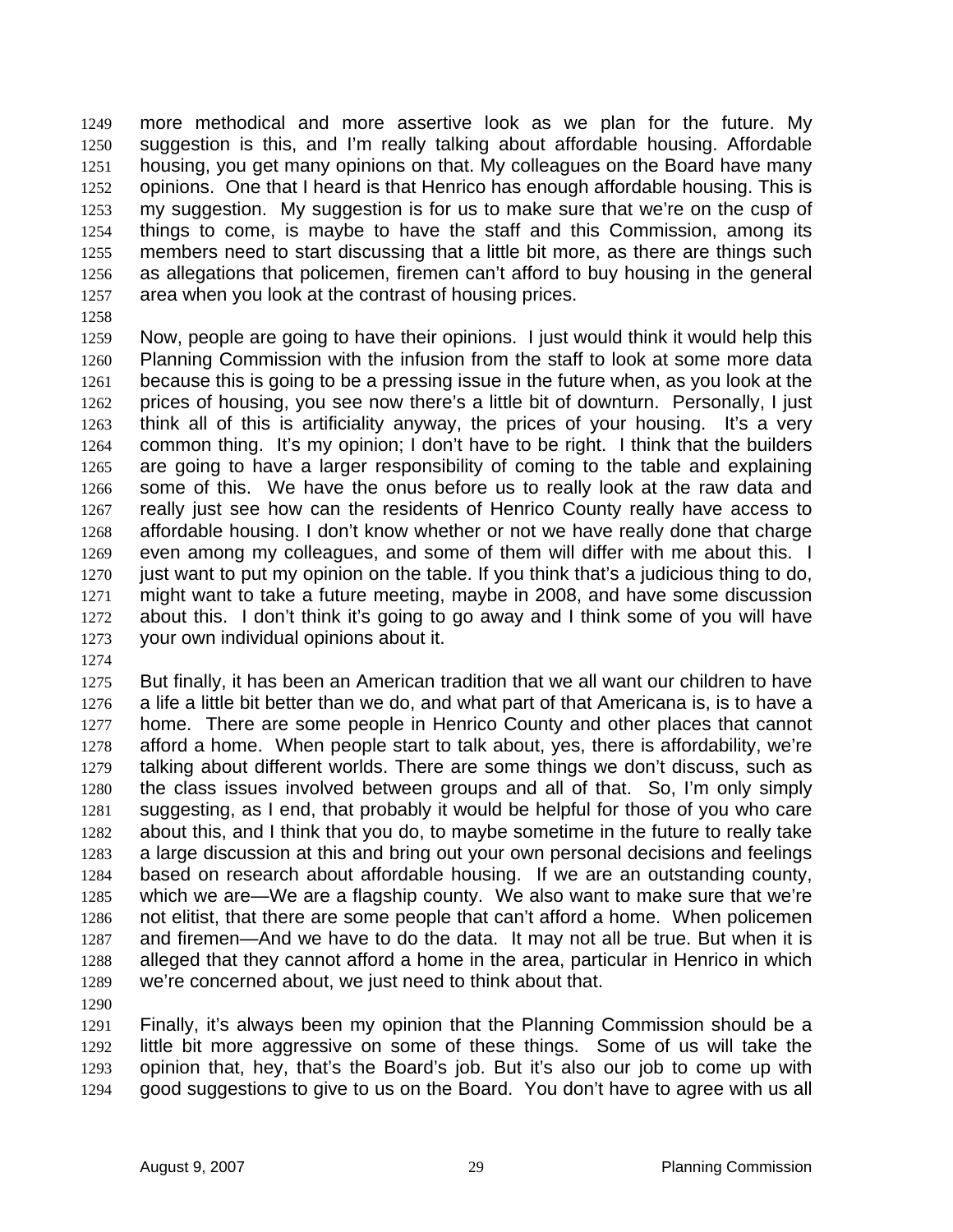the time. I'm just saying maybe at a future time, let's take a look at this issue of affordable housing and see whether or not it might be helpful in the future. I think it cannot hurt discussing it. I don't want to change anyone's opinion necessarily, but let's look at the raw data and really see are we looking for the future. That's what a good planning commission does. It doesn't just work on what's going on today, but what's going to happen next year, the year after that.

Mr. Chairman, I wanted to voice that concern because it's rather dear to me.

Mr. Branin - Mr. Thornton, I appreciate you voicing that and I don't disagree with you. I know I've been in meetings with my supervisor, Mr. Kaechele, and we have spoken to developers about such things. One of the responses we get back from developers is they're not interested in building that kind of housing because the market is pushing them towards the higher dollar larger houses. It's an issue that we've tried to address. Not on a large scale, publicly, but we have had discussions amongst ourselves and amongst developers. Some of what you're saying, I don't disagree with you, but I think in the bubble market that we've been in and with the popularity of this County, a developer's going to go where he's going to get the highest dollar and the market has driven a lot of the type housing that's gone in here. I don't agree with it, but I think the market has driven a lot of it. I agree we should look for the future and we do need to get a direction on it. Does anyone else have any comments?

Mr. Jernigan - I'll say one thing. I notice even in my district that on one of the projects, the developer told me by the time he had finished and everything, the lots were \$80,000 going to the developer. That's what they were paying, 75 to 80,000 just for the lot in Varina. I think what you're saying, too, they say they have to put a bigger house on there to justify the land cost. But I see what Mr. Thornton's saying, too. I think we can sit down and look at it and maybe get the statistics on it.

1325 Mr. Vanarsdall - I do know that we have two requests from two different developers for something that's not built yet, to reduce the square footage that we approved because things are not selling like they were.

Mr. Branin - Which would be a sign of a change in the attitude.

1331 Mr. Vanarsdall - Right.

Mr. Branin - To put smaller houses that are more affordable that would move faster because how many \$600,000 to \$900,000 houses do you need?

1337 Mr. Thornton - And also, Mr. Chairman, in their wisdom, my colleagues on the Board did away with some of the zoning. 

1340 Mr. Jernigan - R-3A and R-4.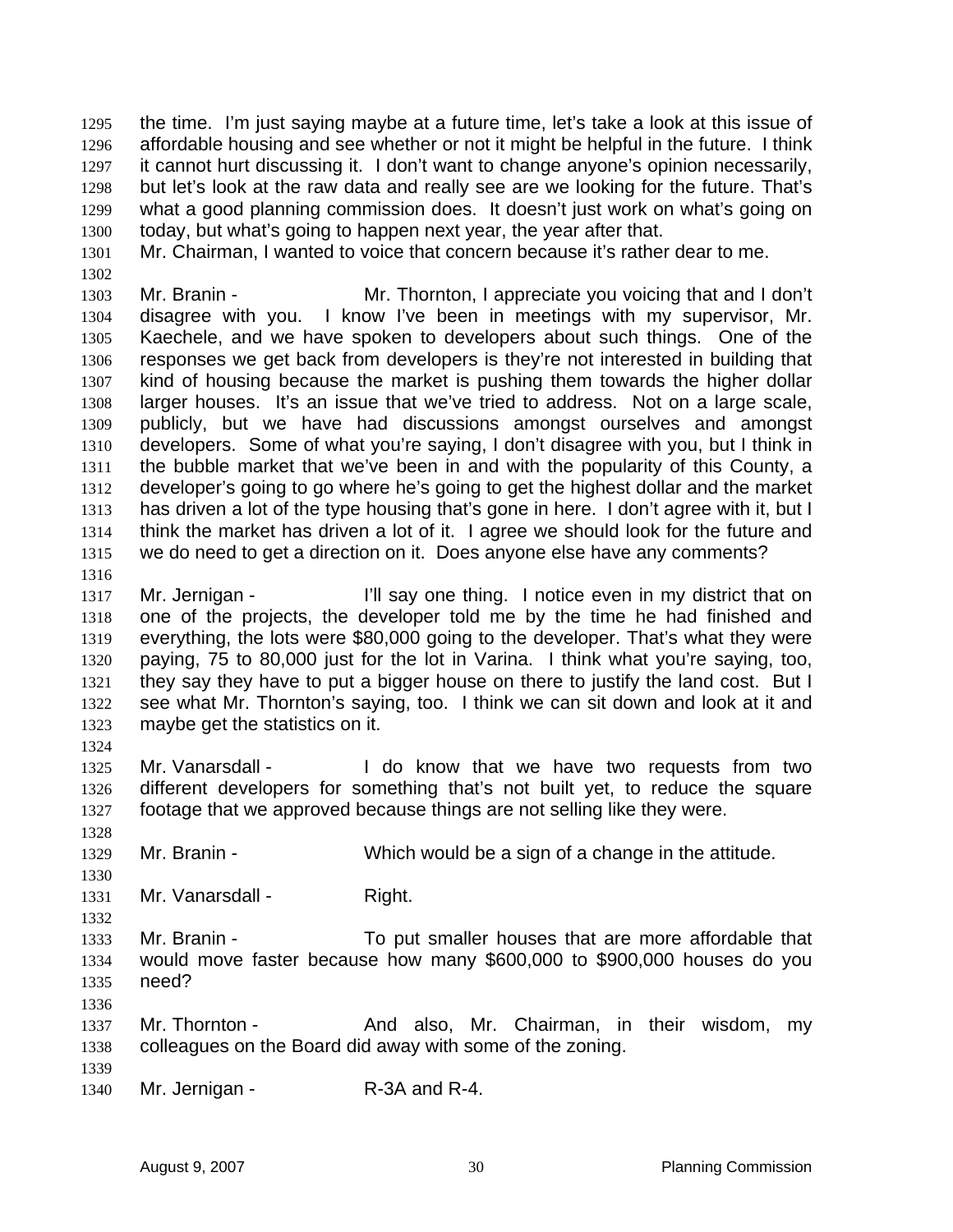1342 Mr. Thornton - I did not vote for that and so I'm just saying, things are ever changing and if you're really talking about affordability, we have to be creative in that market. That's all I'm saying. That's something I'm going to work on with my colleagues anyway, because I think sometimes we need to take a look at the things we've done in the past. Mr. Vanarsdall - When I look back on it, I don't remember what drove that, do you, Chris? Mr. Archer - Well, it had to do with supposedly we were overtaxing the infrastructure by having smaller houses and smaller lots. Mr. Vanarsdall - Too small a lot for what was built. 1356 Mr. Archer - I was opposed to removing that classification too. And I think what happened is, now we're in a position where we don't have any place to build a smaller house because R-3 is the smallest classification we can use. So, we sort of eliminated people who were in that genre. We need to revisit that, I think, at some point in time. Mr. Jernigan - With R-5AC, that is a smaller lot. It's a zero lot line 1363 rather than being centered up on the lot. What's R-5AC? 1365 Mr. Silber - A lot size little over 5600 square feet. Mr. Jernigan - So, we have that, it's just a zero lot line. Mr. Archer - I think what happened, though, when we removed that classification, the purpose was supposedly to cut down on the taxing of the infrastructure. The development community merely went straight to townhouses and condominiums. We started seeing it, bam, bam, bam, everywhere you looked around. So, we not only didn't accomplish what we were trying to do, we increased it. That's my opinion. I don't remember seeing all these townhouses and condominiums prior to us getting rid of the R-4. Mr. Branin - I think it's almost safe to say the only affordable housing in that category is townhouses. Mr. Archer - Yeah. Mr. Branin - That's all that's presented in my district. If you see a house, it's going to be at 400 or above. Anything less that that is going to be a townhouse.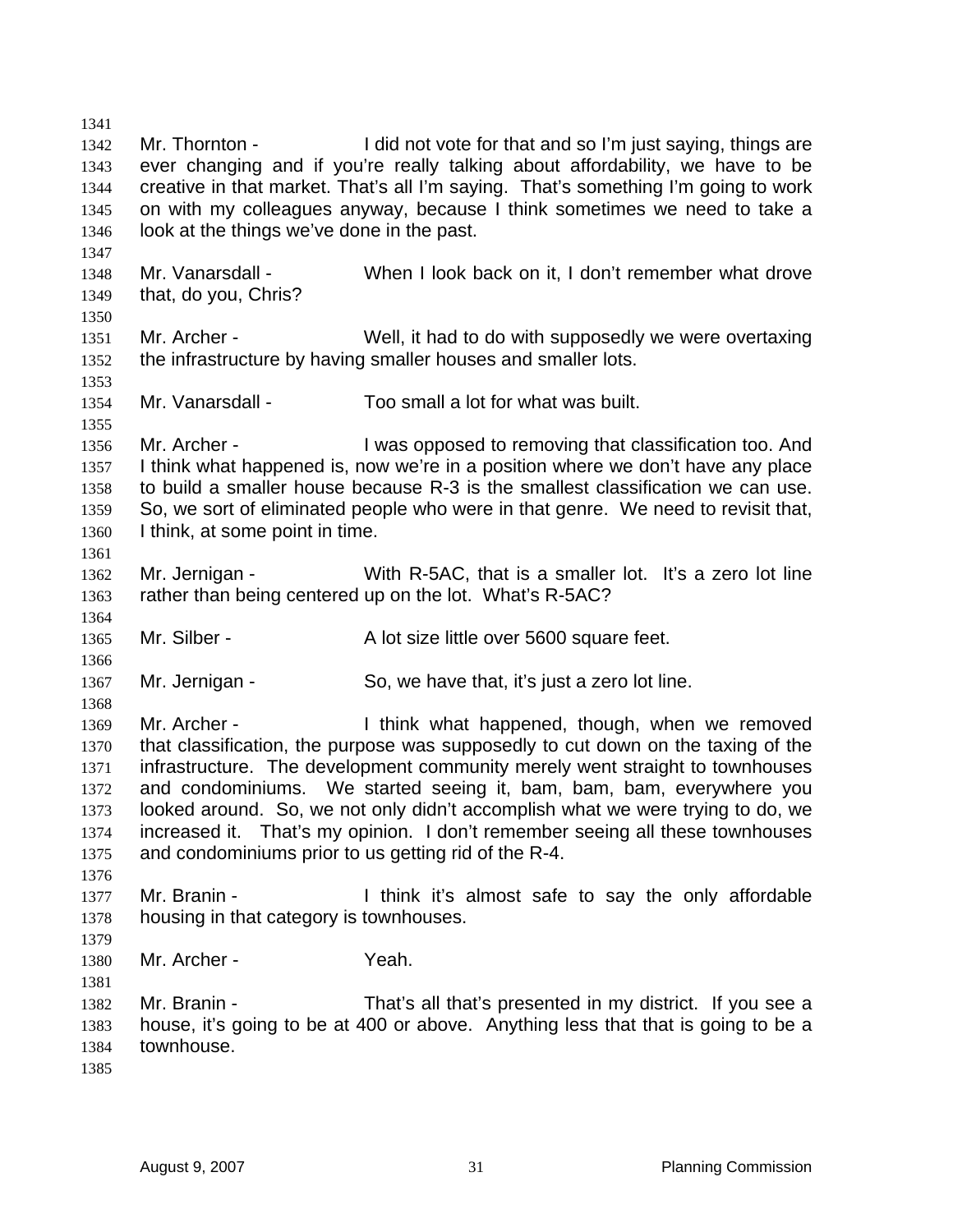Mr. Archer - The point I'm making is we went from—We took the R-4, which is what, 4.25 per acre?

1389 Mr. Silber - It's about that.

Mr. Archer - Yeah. And we replaced it with, what, 12 to 14 per acre using the townhouses. So, our purpose was defeated almost before we got it approved. I just think it's something we need to revisit. It'll take some time to do. I just think that removing those classifications had a deleterious effect on what we were trying to accomplish.

1397 Mr. Branin - Mr. Archer, I'm going to charge you with the duty of at some point recommending either a study or a meeting to sit down and go over it. 

Mr. Archer - I believe the meeting is adjourned. I don't think you can officially charge me with anything.

1403 Mr. Branin - I haven't adjourned the meeting yet.

Mr. Jernigan - What Mr. Vanarsdall was saying, too, let's say a 2,000-square-foot house is 325. We don't want to see them come in and build 1100 square feet for 285.

1409 Mr. Silber - I think what you really have to balance, Mr. Jernigan—you hit on it earlier—is a lot of what's happened here is land values are going up and because of the land values, they're having to place a certain size house on there. I think Mr. Archer hit on a key point and that is that we don't have some of the smaller lot sizes that we used to have, so the land value is the real culprit here. I think we want to also not confuse affordability with inferior building construction. We still want high-quality residential buildings. In order to have high-quality residential buildings, the only way to make it affordable is to reduce the size of the dwelling, provide smaller houses, perhaps on smaller lots. But then you need to make sure the building is quality, the community is quality. You want to make sure you have the proper amenities and build communities that are attractive and handsome and maintain themselves for a long period of time. So, you have to put money back into the amenities and the package that makes a nice community. I think the size of the house should be reduced if we're really talking about affordability because you don't want to jeopardize a cutback on the quality of the house.

Mr. Jernigan - Also, too, let's not come in and put a 40% smaller house and a 15% cheaper price. That's what I'm getting to, because it becomes a little more affordable, there's still a whole lot of fluff in there.

1430 Mr. Branin - All right, ladies and gentlemen, I would like a motion to adjourn.